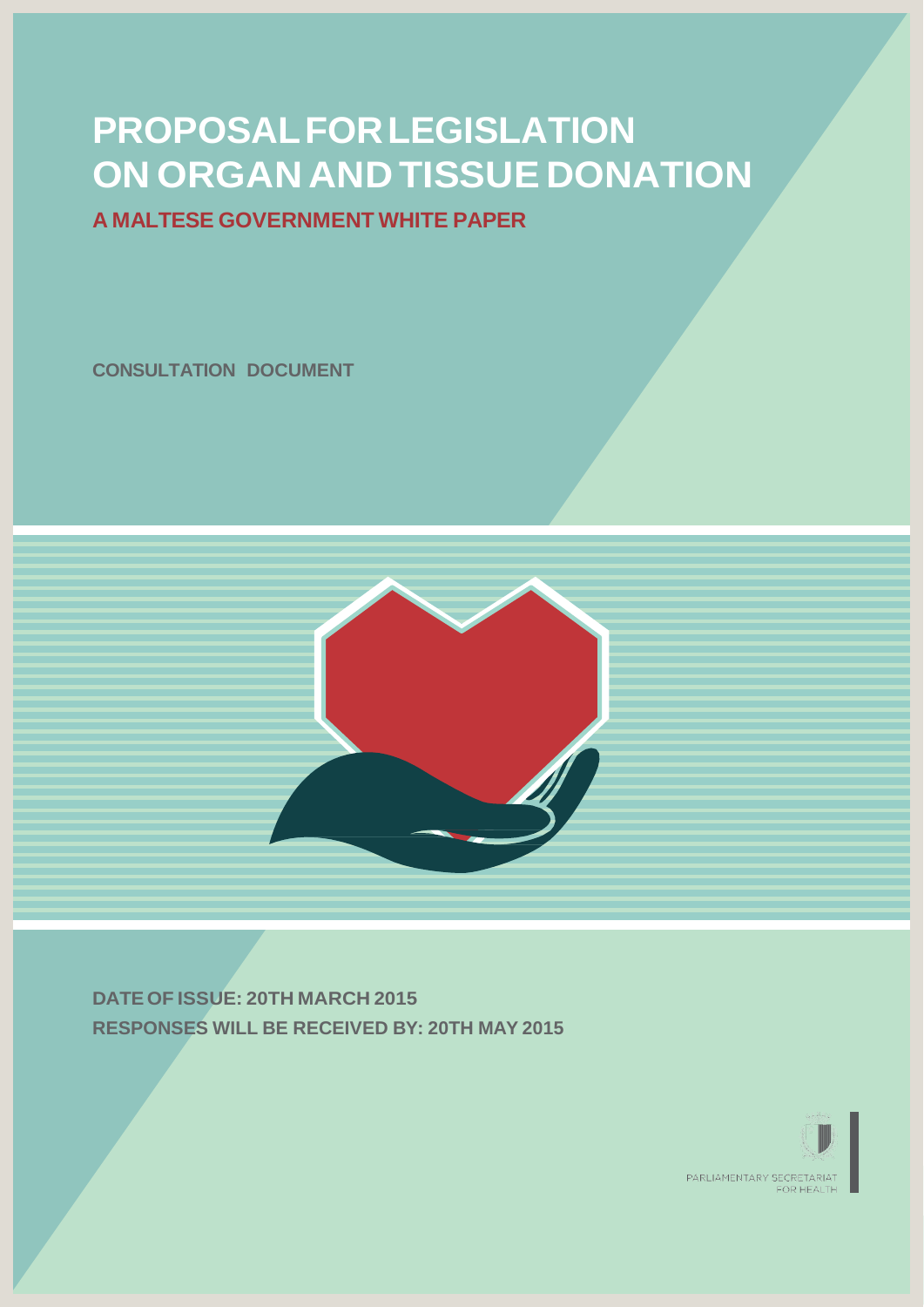

In the preparation of this White Paper the Hon Mr Chris Fearne Parliamentary Secretary for Health provided leadership to the following team:

> Hon Dr Etienne Grech Hon Dr Deborah Schembri Ms Patricia Galea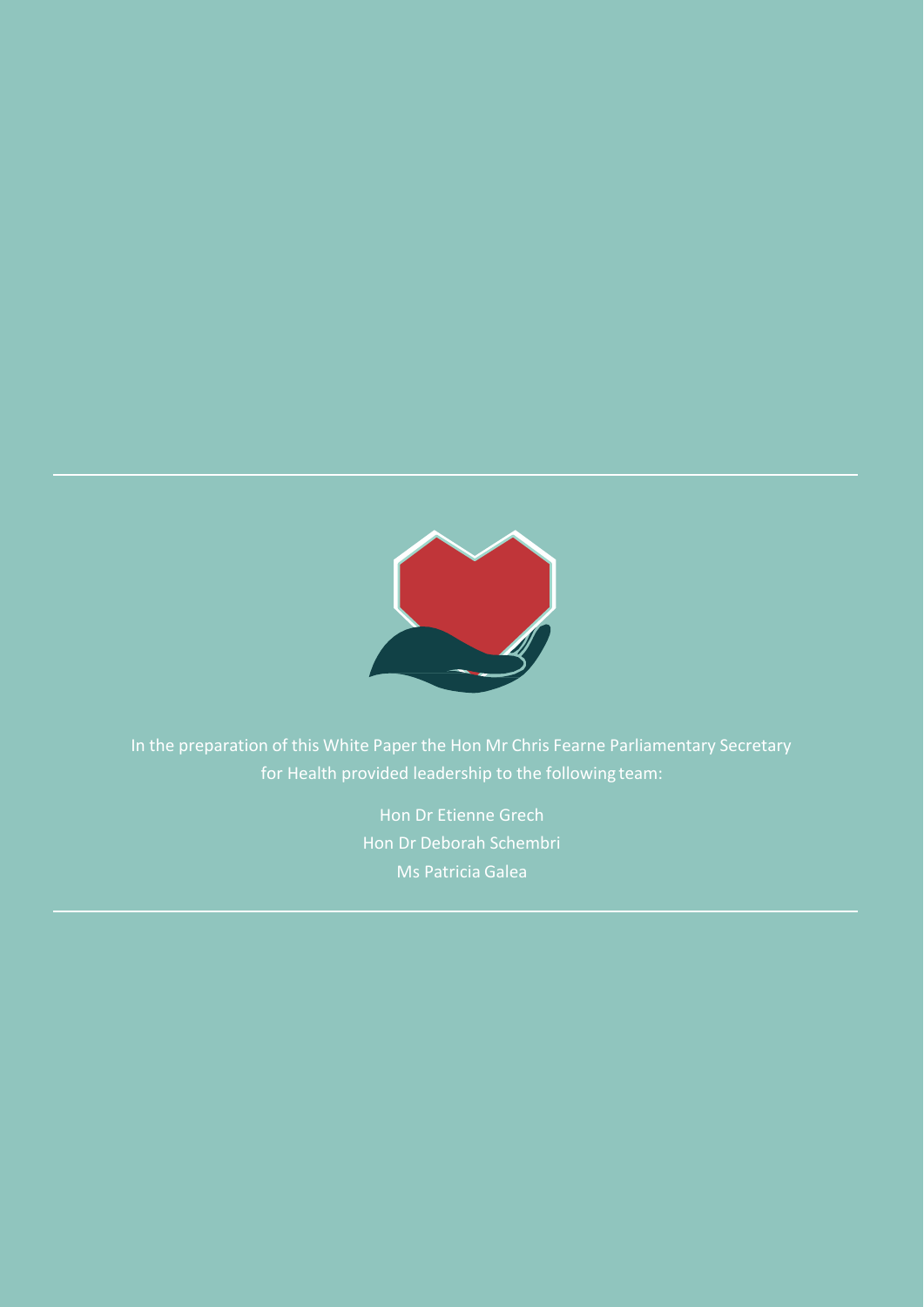## **OVERVIEW**

This consultation seeks responses to the Maltese Government's proposal on organ donation. This White Paper has the following four main objectives:

- Introducing a system, which aimsto increase the number of organ donationsin the Maltese Islands, thus m, allowing more lives to be saved and improve the quality of others.
- Respecting and safeguard the decision of persons who want to donate their organs after their demise. П
- Shifting the burden of the decision of whether or not the organs of the deceased should be donated m. from the grieving relatives onto the deceased himself/herself.
- Creating a legal framework that supports our organ donation principles, that is accepted by the Maltese  $\blacksquare$ people and in alignment with the Maltese culture of generosity and altruism.

Your responses will be given due consideration.

## **HOW TO RESPOND**

The consultation responses will be received on e-mail: [consultations.meh-health@gov.mt](mailto:consultations.meh-health@gov.mt)

Responses are welcome in either English or Maltese.

Responses to this consultation should be sent by not later than 20th May 2015.

Responses in the form of a letter will also be accepted at: Director Healthcare Standards, Superintendence of Public Health, Ex-OPD Department, Level 1, St Luke's Hospital,Gwardamangia.

Large print, Braille and Maltese versions of this document are available on request.

## **CONTACT DETAILS**

Superintendence of Public Health

Healthcare Standards Directorate

Tel no: 2595 3326

.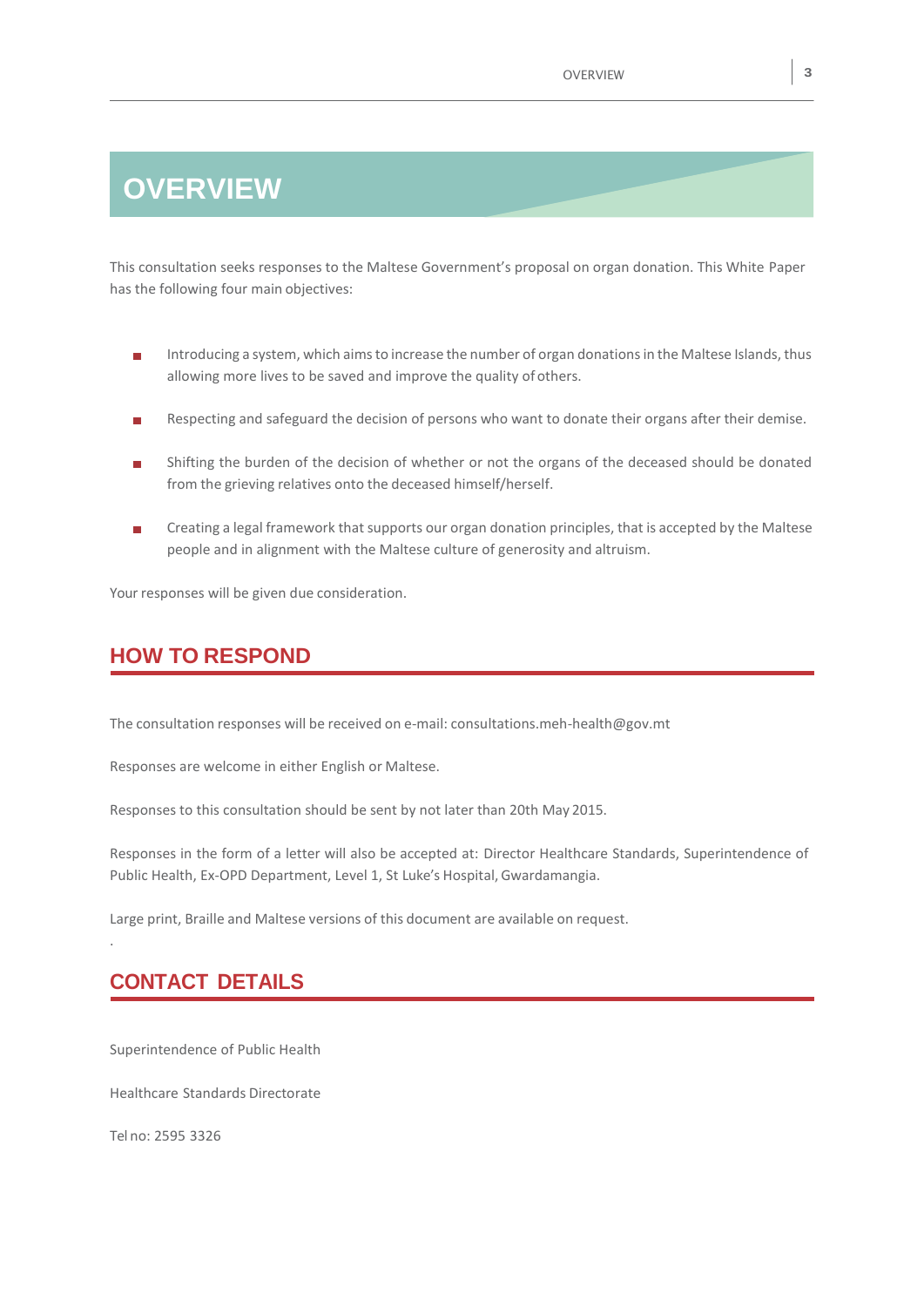# **DATA PROTECTION**

Any response sent to us will be seen in full by Maltese Government staff dealing with this consultation.

The Maltese Government intends to publish a summary of the responses to this document. As per norm adopted in these consultation processes, the name and address of a person participating will be coded, but the name of an organisation that sends a response will be published with the response. If one does not want his/her organisation's name or address published, s/he should inform us in writing when the response is sent.

The Freedom of Information (FOI) Act allows the public to request access to information held by public bodies, including the Maltese Government. This includes information which has not been published. However, the law allows the withholding of information in some circumstances.

It is the FOI commissioner who decreeds what information is released or not. Requests for information not to be published are treated with due importance however there might at times be cogent reasons why, notwithstanding, someone's name and address are published.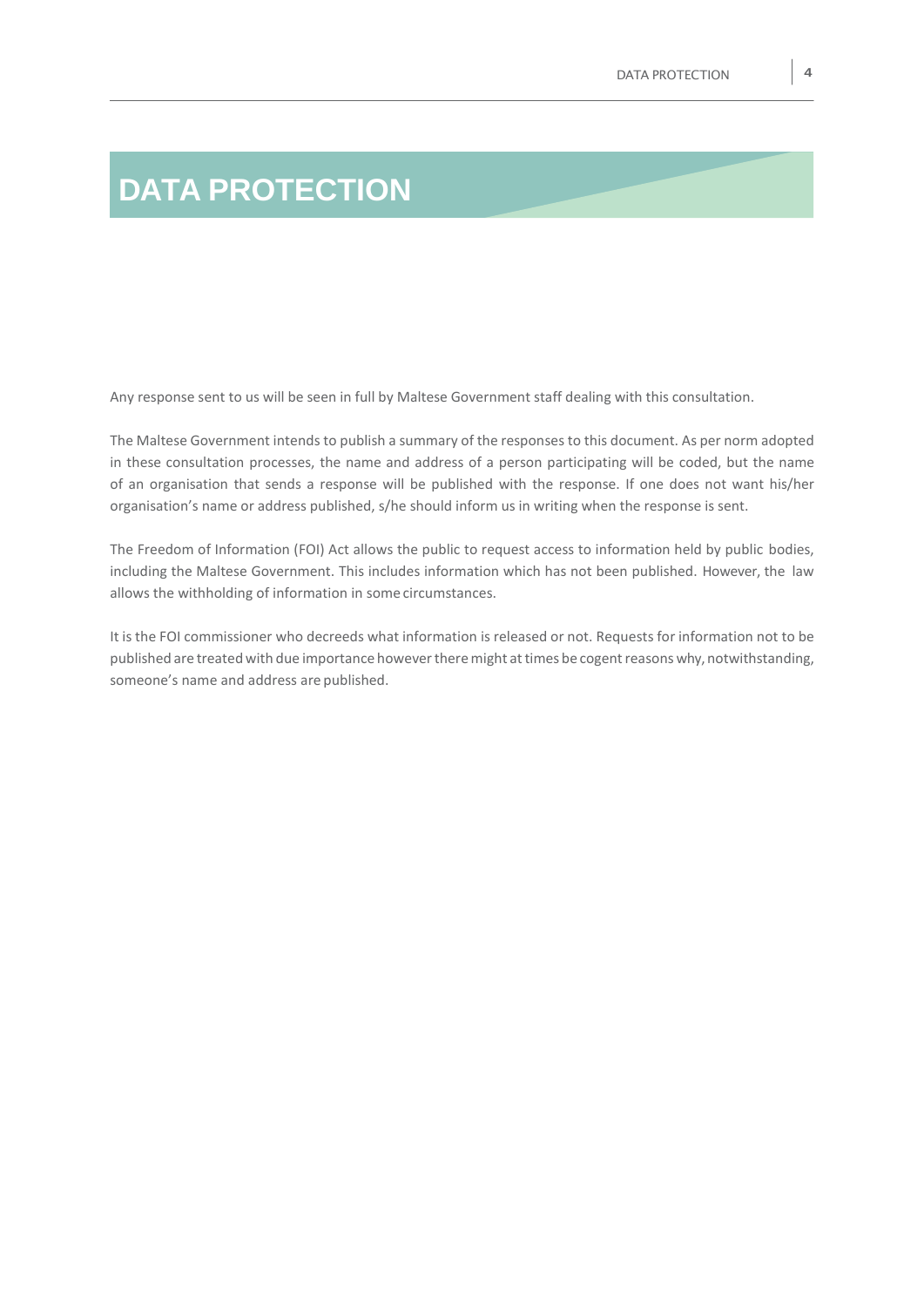## **FOREWORD**



It has famously been said that the gift of organ donation is the greatest gift of all. Indeed organ and tissue donation can save lives. But the benefits of organ and tissue donation go beyond rescuing a life. Organ donation provides a singular opportunity not only to individuals at the end of the line of hope, but also to their families, friends, colleagues and acquaintances.

For the recipient, a donated organ often means a second lease on life, allowing many to return to a normal lifestyle. For others, a tissue transplant signifies the recovery of mobility and freedom from pain or disease.

It has been 30 years since the first transplants were performed in Malta. Unequivocal and steady progress has been made during these decades. Yet, the legal framework regulating this process remains incomplete. And although Malta has a relatively high rate of organ donation, there is still an unmet demand for more donations. For the healthcare workers and professionals working in this field, there is also the need for a clear legal framework in which they can continue to offer their service.

The release of this White Paper on Organ and Tissue Donation and the process of consultation that will ensue reflect the Government's outright commitment to stakeholder participation in the development and formulation of health policy. Whilst we recognise that people want to make their own decisions, it is the Government's duty to help by creating the right framework. This consultation document essentially presents four principal options for discussion. The consultation in turn will lead to legislation regulating organ and tissue donation in Malta.

I invite you to participate in the discussion.

lui (Leone.

Chris Fearne Parliamentary Secretary for Health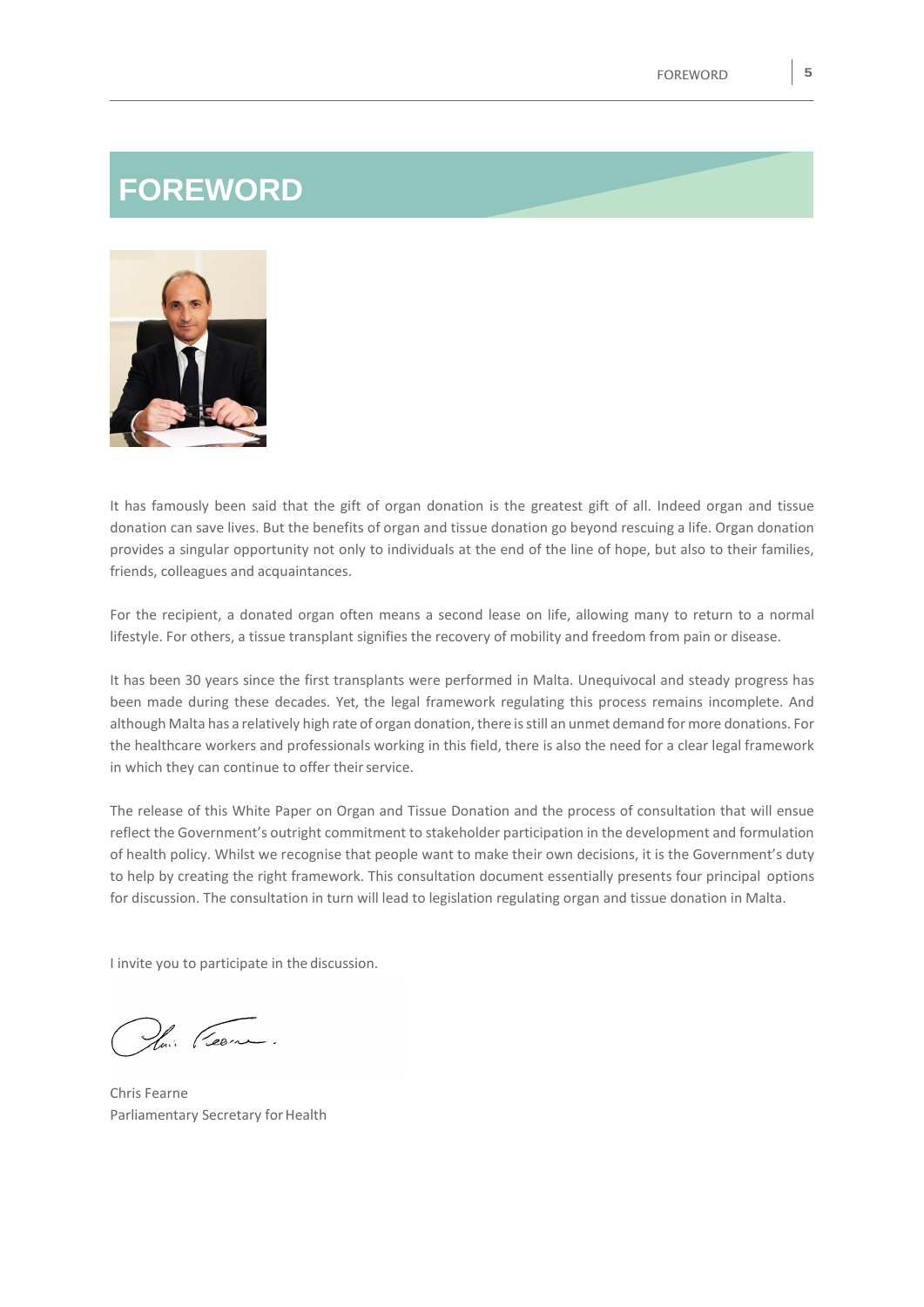## **EXECUTIVE SUMMARY**

In Malta, as in many other countries, the gap between the demand and supply of human organs for transplantation is on the rise, despite the efforts of governments and organ donor associationsto promote donorregistration. The Maltese Government is proposing this White Paper for consultation to enact a legislative framework addressing organ donation for the Maltese Islands, which will reflect the evaluated response after consultation is closed.

The proposed options for organ donation in the Maltese Islands fall under four main categories.

### **OPTION1–SOFTOPT-INSYSTEM:(EXPRESSEDCONSENT)**

The Soft Opt-in system is one in which the removal and use of organs is permissible only after the deceased has shown his/her wish to be a donor during his/her lifetime, for example by registering for a donor card, or by obtaining consent from the deceased's closest relative after the former's death. In Malta, although the area is unregulated, it is common practice to use the soft opt-inprinciple.

As things stand in Malta, everyone over 18 years can apply for an organ donor card, thereby making an informed choice to donate their healthy organs after their death. However, even if a deceased person is in possession of such a donor card, the final decision as to whether their organs are to be donated or not currently remains in the hands of that person's closest relative.

## **OPTION 2 – THE HARD OPT-IN SYSTEM**

The Hard Opt-in system is one in which the removal and use of organs is permissible only when the deceased has shown his/her wish to be a donor during his/her lifetime. However, after a person's death, relatives are not allowed to reverse the deceased's decision. Under this system a donor card or its equivalent is given legal status.

## **OPTION 3 – THE SOFT OPT-OUTSYSTEM**

The Soft Opt-out system is one in which the removal and use of organs is permissible unless the deceased opted out during his/her lifetime. Individuals have a formal mechanism for registering that objection. After death, relatives are involved in the decision-making process around donation. By taking the family decision into account, this system has the possibility to reverse the decision previously taken by thedeceased.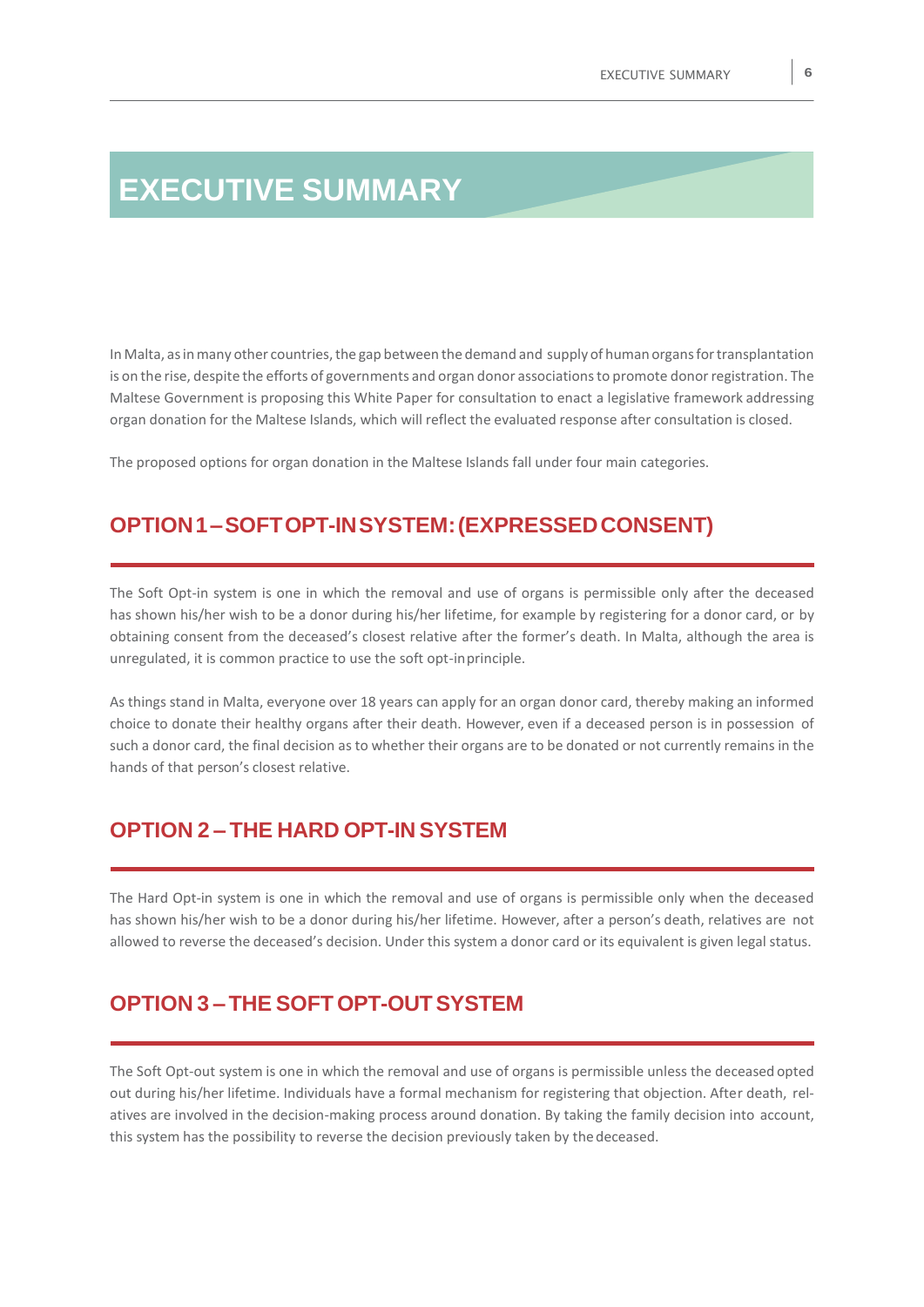## **OPTION 4 – THE HARD OPT-OUTSYSTEM**

The Hard Opt-out system is one in which the removal and use of organs is permissible unless the deceased objected during his/her lifetime. Individuals have a formal mechanism for registering the objection. After death, relatives are not involved in the decision-making process around donation. The wishes of the deceased are always respected.

The assumption is that everyone in the country is willing to donate their organs unless they explicitly opt-out before their death. The donor's consent under the opt-out system is presumed. Nowadays, such presumed consent is used in many European countries. In Spain, for example, it has been adopted with relatives being allowed the last word to refuse or accept organ donation after death (the soft opt-out principle). In Austria, on the other hand, the views of the family after death are not considered (the hard opt-out principle). Wales will be adopting the soft opt-out principle in December 2015, following a consultation process held amongst the Welsh people.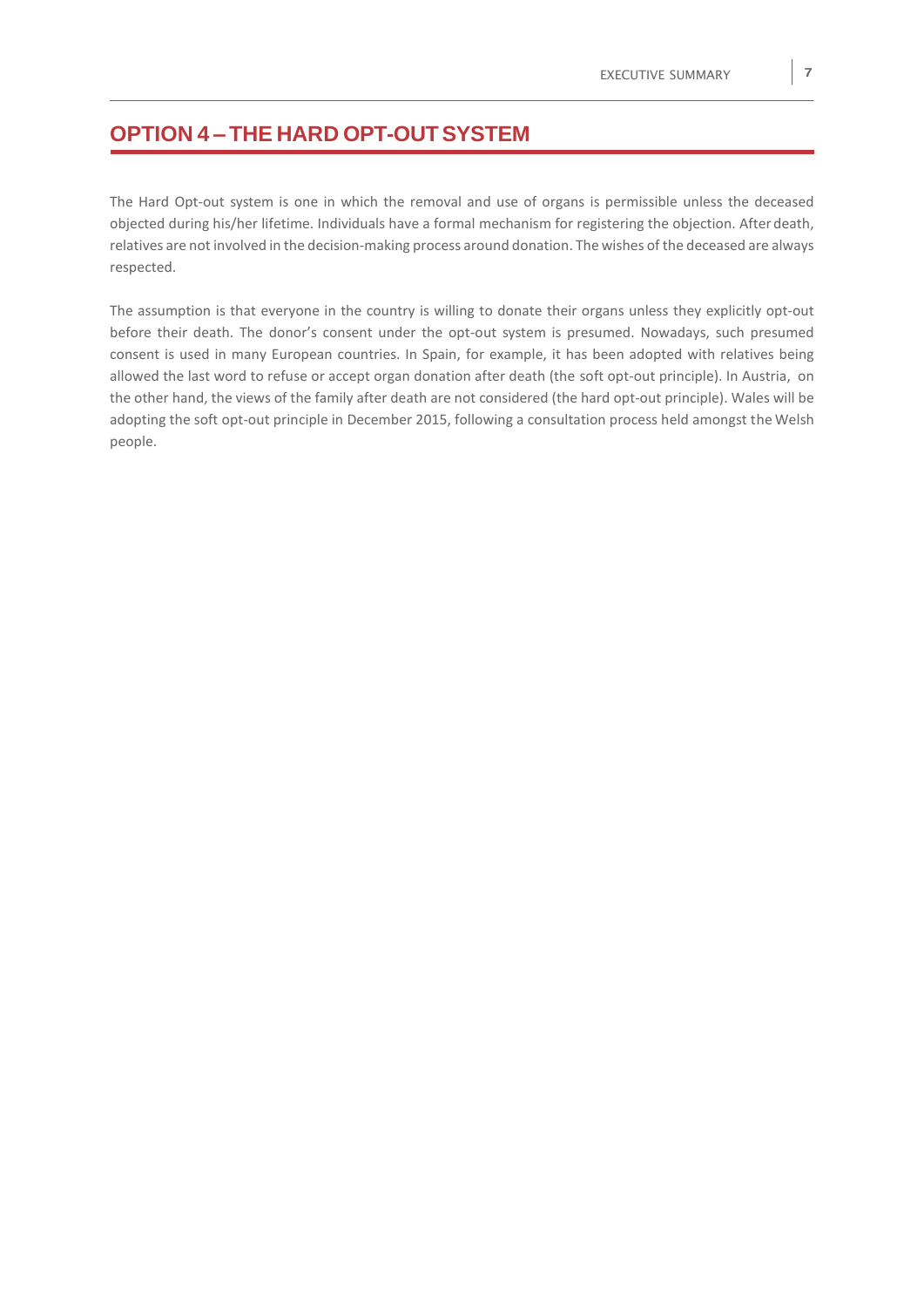#### Table of contents

| Option 1-Soft-Opt In System (Expressed consent) [11] The Constant Constant Constant Constant Constant Constant |    |
|----------------------------------------------------------------------------------------------------------------|----|
|                                                                                                                |    |
|                                                                                                                |    |
|                                                                                                                |    |
|                                                                                                                |    |
|                                                                                                                |    |
|                                                                                                                |    |
|                                                                                                                |    |
|                                                                                                                |    |
|                                                                                                                |    |
|                                                                                                                |    |
|                                                                                                                |    |
| L.N. 345 of 2012 Human Blood and Transplants Act (CAP. 483): Organ Transplants                                 |    |
|                                                                                                                |    |
| L.N. 222 of 2014: Human Blood and Transplants Act (Cap. 483). Human Tissues and                                |    |
|                                                                                                                |    |
| L.N. 262 of 2014 Human Blood and Transplants Act (CAP. 483): Human Tissues and                                 |    |
| Cells (Coding, Processing, Preservation, Storage and Distribution) (Amendment)                                 |    |
|                                                                                                                | 22 |
| Underground markets surrounding organ trafficking                                                              | 22 |
|                                                                                                                |    |
| Specific proposals of the various systems as they would be applicable to the Maltese                           |    |
|                                                                                                                |    |
|                                                                                                                |    |
|                                                                                                                |    |
|                                                                                                                |    |
|                                                                                                                |    |
|                                                                                                                |    |
|                                                                                                                |    |
|                                                                                                                |    |
|                                                                                                                |    |
| The Living Will. 29                                                                                            |    |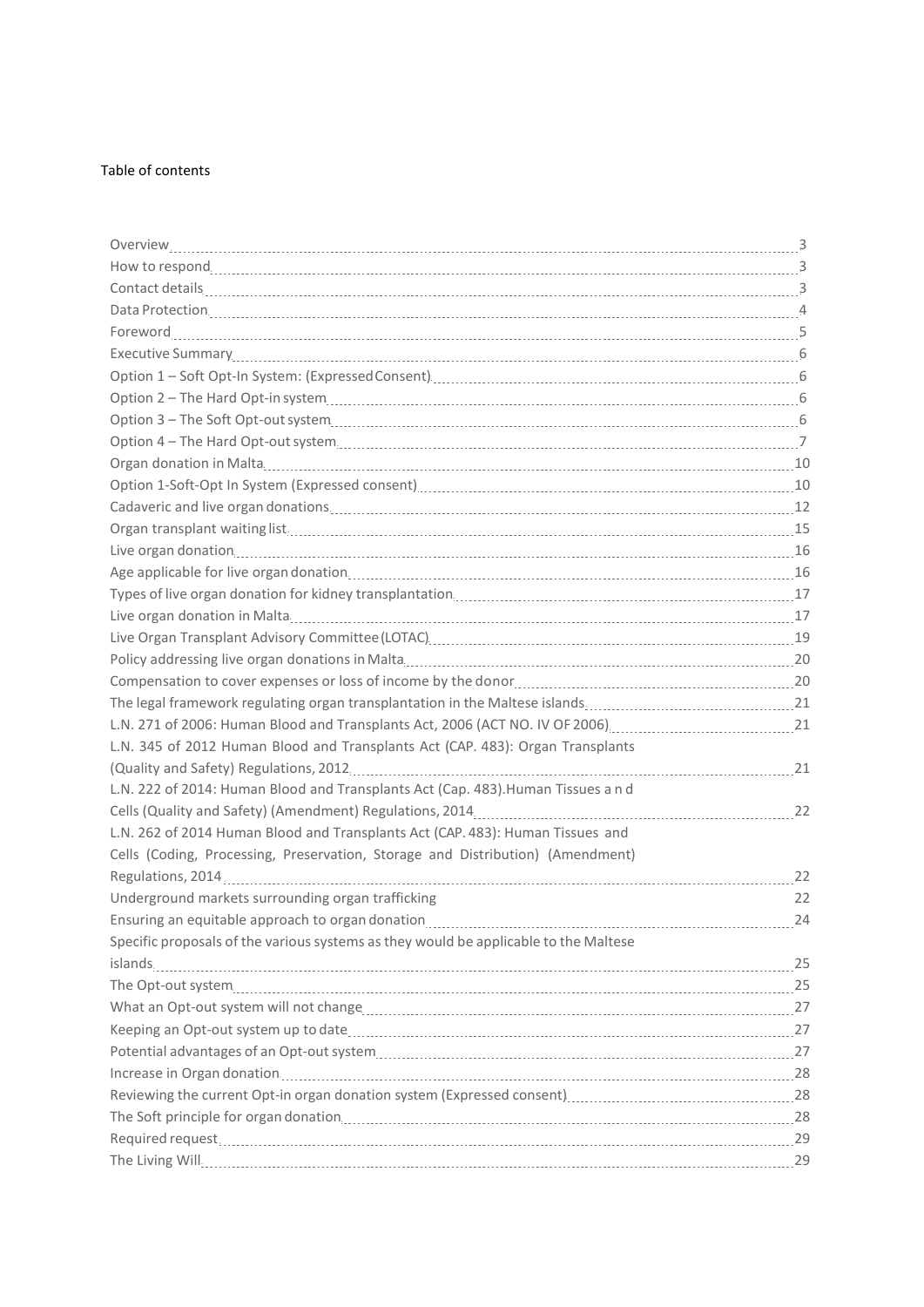| Children under 18 years of age in relation to organ donation in the Maltese islands30                                                                                                                                                                                                                                                                                                                      |  |
|------------------------------------------------------------------------------------------------------------------------------------------------------------------------------------------------------------------------------------------------------------------------------------------------------------------------------------------------------------------------------------------------------------|--|
| $\textbf{Posible options.} \label{eq:posible} \vspace{-0.05cm} \vspace{-0.05cm} \vspace{-0.05cm} \vspace{-0.05cm} \vspace{-0.05cm} \vspace{-0.05cm} \vspace{-0.05cm} \vspace{-0.05cm} \vspace{-0.05cm} \vspace{-0.05cm} \vspace{-0.05cm} \vspace{-0.05cm} \vspace{-0.05cm} \vspace{-0.05cm} \vspace{-0.05cm} \vspace{-0.05cm} \vspace{-0.05cm} \vspace{-0.05cm} \vspace{-0.05cm} \vspace{-0.05cm} \vspace$ |  |
|                                                                                                                                                                                                                                                                                                                                                                                                            |  |
|                                                                                                                                                                                                                                                                                                                                                                                                            |  |
|                                                                                                                                                                                                                                                                                                                                                                                                            |  |
|                                                                                                                                                                                                                                                                                                                                                                                                            |  |
| Consultation questions. 24                                                                                                                                                                                                                                                                                                                                                                                 |  |
|                                                                                                                                                                                                                                                                                                                                                                                                            |  |
|                                                                                                                                                                                                                                                                                                                                                                                                            |  |
|                                                                                                                                                                                                                                                                                                                                                                                                            |  |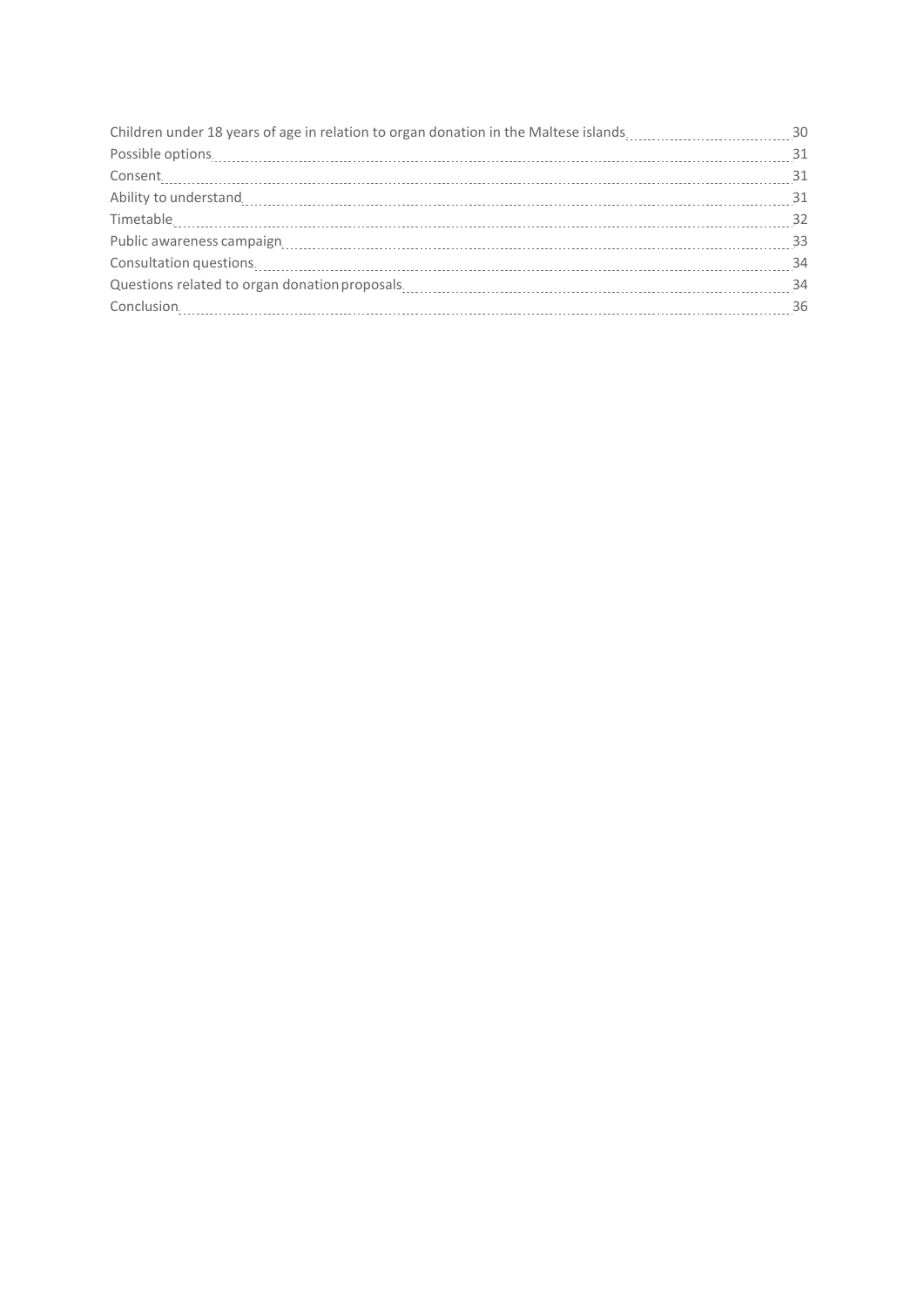## **ORGAN DONATION INMALTA**

### **OPTION1–SOFTOPT-INSYSTEM:(EXPRESSED CONSENT)**

In 1983 the first kidney transplant was carried out in Malta through a live-to-live donor approach. This was followed in 1984 by a cadaver to live donor approach. Both procedures were carried out by foreign surgeons. As time went by, local surgeons were eventually trained to perform organ transplantation in Malta.

Many organs are now harvested for donation, including kidney, cornea, heart, liver, lung, pancreas, intestine, bone, skin, heart valves, tendons, ligaments, and saphenous veins. However, in Malta only kidney, cornea and heart transplants are carried out. Certain organs are sent abroad through agreements reached between Malta and Italy/England. At present, cadaveric organs are only retrieved if permission from the family is obtained as the donor card signed by the deceased does not give doctors the right to harvest organs automatically, so the patient's wishes may not be respected if his/her family decide against organ donation.

Up till early in the year 2000, the registration of organ donors was in the hands of the Lions Club (Malta) but this was mainly restricted to the cornea of the eye.

In 2000, a small voluntary organisation, the Transplant Support Group wasset up. The Transplant Support Group is clearly doing excellent work within the inevitable limits of its resources. It organises meetings for transplant recipients of organs both locally and abroad, brings to the attention of the authorities any shortcomings and ethical issues concerning organ transplantation and raises awarenessto encourage more people in Malta to come forward as organ donors. This organisation used to keep private information of people who decided to apply for an organ donor card, but in 2007, because of the Data Protection Act, this was prohibited and thus discontinued. In Malta we do not currently have an up to date official organ donor register but some statistical figures are available. Around 2,000 people sign up to be organ donors every year (table 1), giving Malta one of the highest donor rates in Europe. Therefore, an average of 2,000 people applying for a donor card each year will add up to approximately 30,000 registered donors since the year 2000.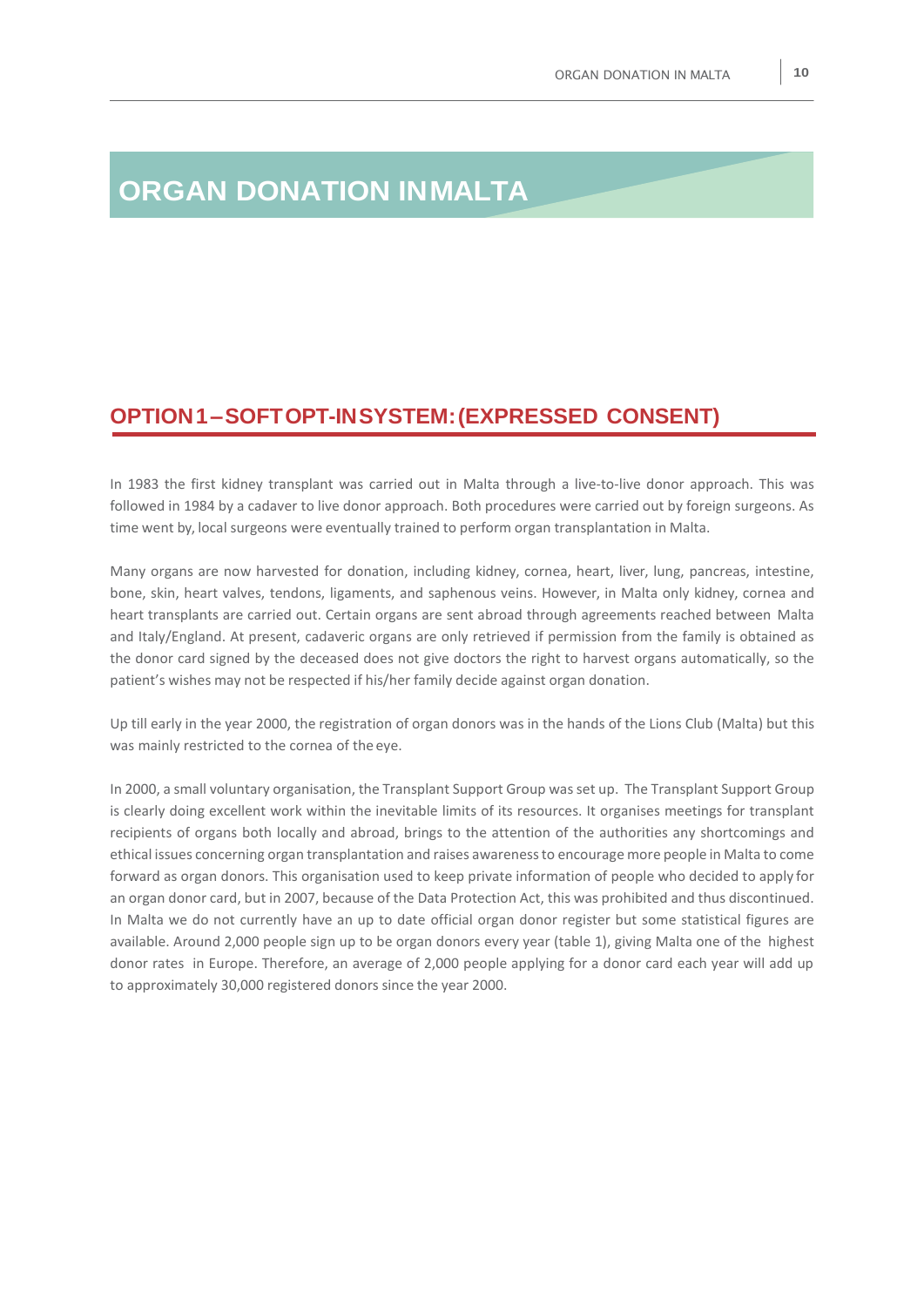| PEOPLE APPLYING FOR AN ORGAN DONOR CARD 2008-2013 |       |  |  |  |  |
|---------------------------------------------------|-------|--|--|--|--|
| 2008                                              | 2,405 |  |  |  |  |
| 2009                                              | 4,447 |  |  |  |  |
| 2010                                              | 1,132 |  |  |  |  |
| 2011                                              | 2,032 |  |  |  |  |
| 2012                                              | 2,515 |  |  |  |  |
| 2013                                              | 2,013 |  |  |  |  |

Table 1

Members of the public can apply for an organ donor card in a variety of ways, including:

a. Registering online through the Transplant Support Group website,

b. By contacting the Renal Unit at Mater Dei Hospital (MDH), or

c. By registering with a GP or during any events organised by the Transplant Support Group orthe Lifecycle group.

At the moment, the Transplant Support Group and Renal Unit are the main distributors for these donor cards. Unless these cards become legally binding, organ donor cards are of little value, if any, when surviving relatives may disapprove.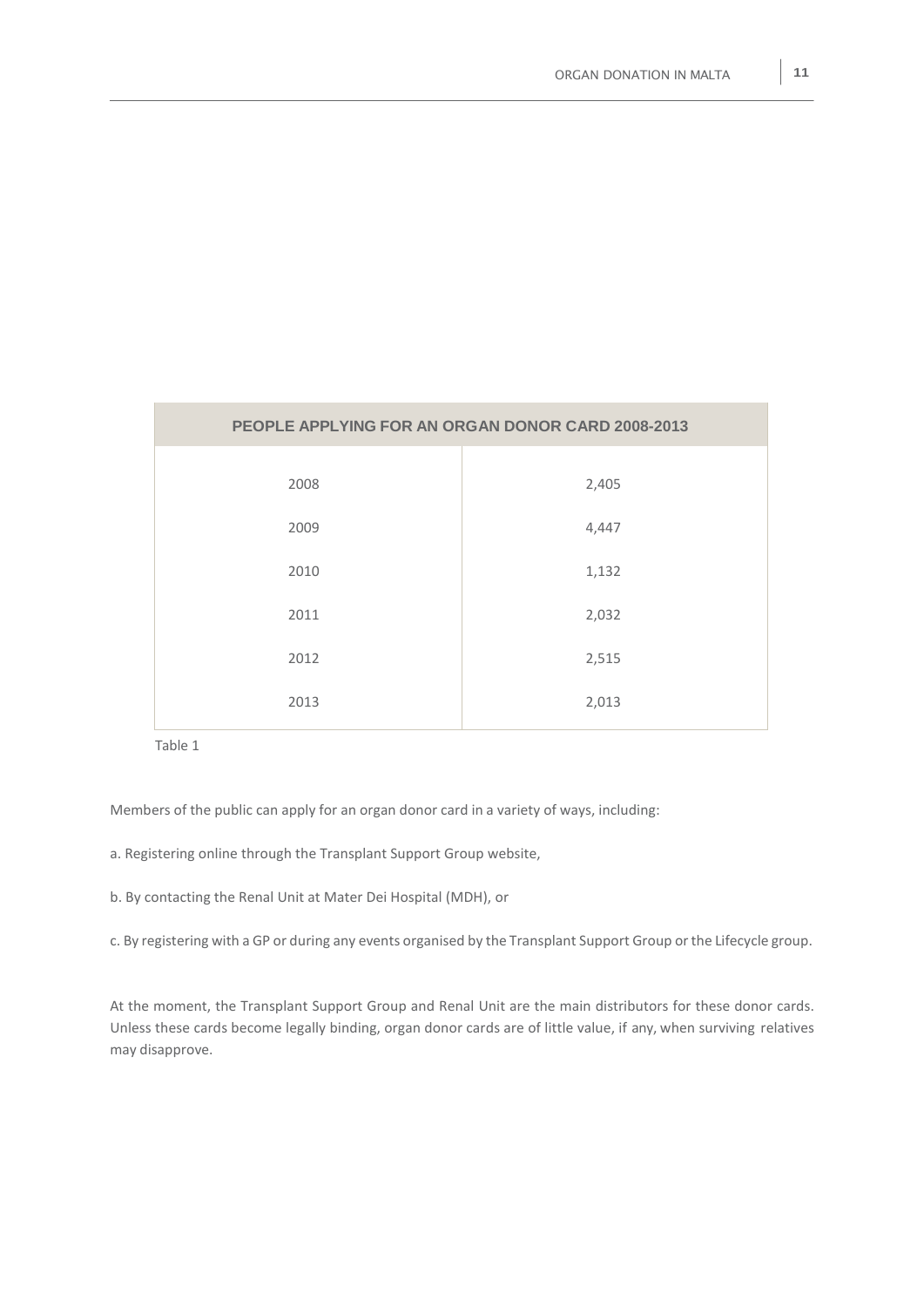### **CADAVERIC AND LIVE ORGAN DONATIONS**

Organs can be transplanted from cadaveric and live organ donors.

Cadaveric donation comprises organ donation from deceased persons, that is, taking organs (heart, lungs, kidneys, liver, pancreas) from brain dead people, as well as tissue donation, which involves taking tissues (skin, corneas, tendons, bone) from brain dead, as well as heart dead people. In Malta the Harvard principle of Brain Death is very often adopted. Amongst other signs, the Harvard criteria for brain death include:

- a. unreceptivity and unresponsiveness,
- b. no movement or breathing,
- c. no reflexes,
- d. flat electroencephalogram (confirmatory),
- e. body temperature ≥32º C,
- f. absence of CNS depressants.

Only organs considered optimal are transplanted locally. This is because when transplanting a suboptimal organ the chances of organ failure or rejection are greater and due to antibody formation it would reduce the chances for another organ transplant to be possible. Organs which are not transplanted locally are offered abroad where the pool of possible suitable recipients is much larger.

The organ transplant procedure from brain dead patients is done by surgeons in the operating theatre. For cadaveric donation, different ethical and practical issues must be considered.

According to the National Transplant Registry (NTR) housed within the Directorate of Health Information and Research, there are on average ten cadaveric donors each year and organ donations from 2.5 live donors each year as per Table 2 below. The National Transplant Registry collects data and keeps a register of **all organs harvested** on the islands of Malta and Gozo, whether transplanted locally or abroad. Its main sources of information are the Transplant Co-ordinator and Ophthalmic Department at MDH.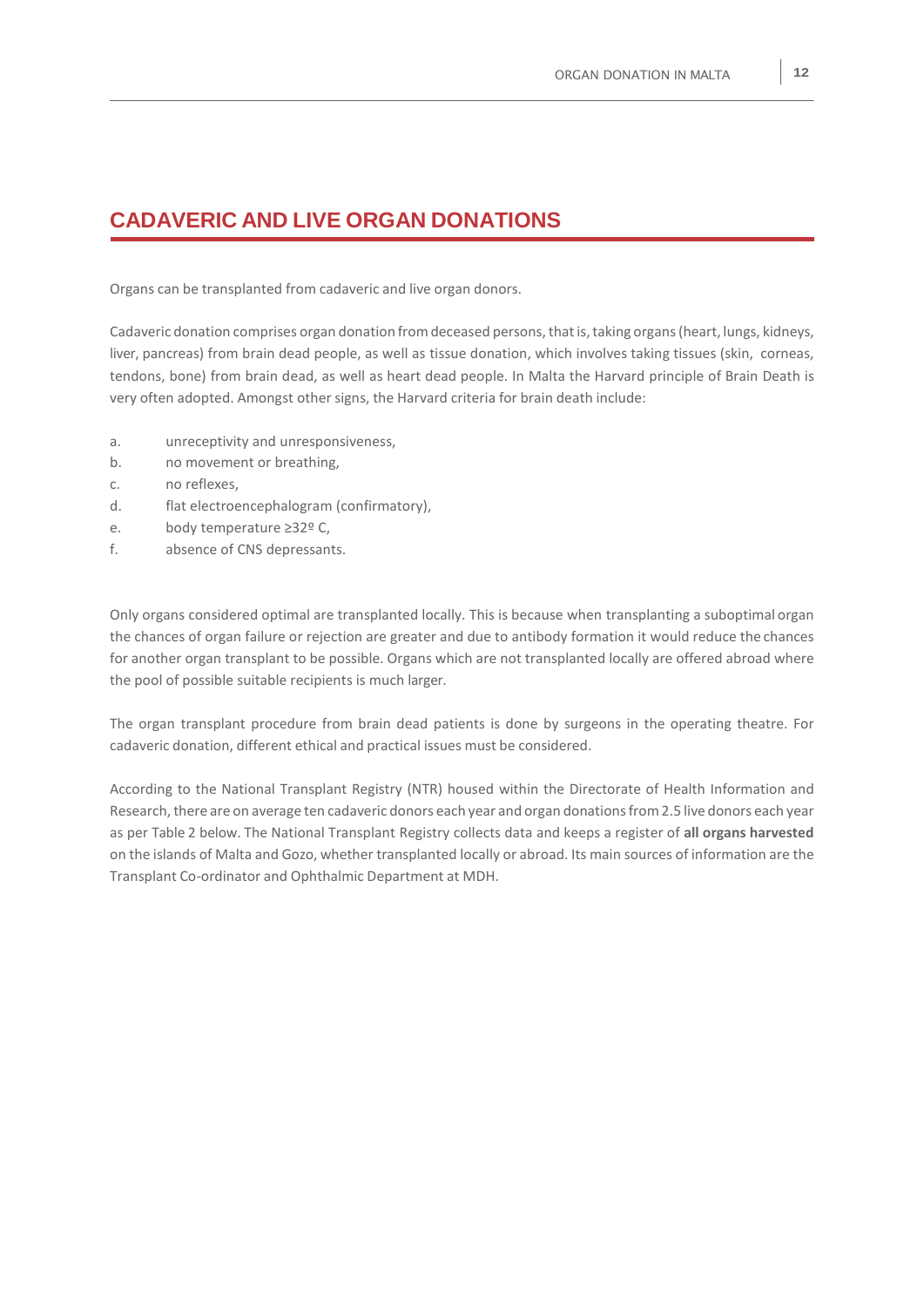The types and numbers of organs transplanted locally from 1999-2013, as well as those sent abroad are presented in Table 3.

Transplants are performed at all age groups, with persons in the 55-64 age group undergoing most transplants (Figure 1). The majority of transplants in the older age groups (75+) are cornealtransplants.

|             |               | <b>TYPE of DONOR</b> |                |                         |
|-------------|---------------|----------------------|----------------|-------------------------|
| <b>YEAR</b> | <b>GENDER</b> | Live                 | Cadaver        | <b>Total</b>            |
| 1999        | male          | 1                    | 7              | 8                       |
|             | female        | $\overline{1}$       | 4              | 5                       |
| 2000        | male          | 0                    | 8              | 8                       |
|             | female        | 1                    | 0              | 1                       |
| 2001        | male          | 0                    | 8              | 8                       |
|             | female        | 0                    | 3              | 3                       |
| 2002        | male          | 1                    | 8              | 9                       |
|             | female        | 1                    | 1              | $\overline{2}$          |
| 2003        | male          | 1                    | 7              | 8                       |
|             | female        | 0                    | 1              | 1                       |
| 2004        | male          | 1                    | $\overline{c}$ | 3                       |
|             | female        | 3                    | 3              | 6                       |
| 2005        | male          | 1                    | 8              | 9                       |
|             | female        | 1                    | 3              | 4                       |
| 2006        | male          | 3                    | 9              | 12                      |
|             | female        | $\overline{2}$       | 5              | 7                       |
| 2007        | male          | 0                    | $\overline{2}$ | 2                       |
|             | female        | 2                    | $\overline{c}$ | $\overline{\mathbf{4}}$ |
| 2008        | male          | 2                    | 8              | 10                      |
|             | female        | 1                    | 2              | 3                       |
| 2009        | male          | 1                    | 8              | 9                       |
|             | female        | $\overline{2}$       | 4              | 6                       |
| 2010        | male          | 2                    | 5              | 7                       |
|             | female        | $\overline{1}$       | 6              | $\overline{7}$          |
| 2011        | male          | 3                    | $\overline{7}$ | 10                      |
|             | female        | 3                    | 7              | 10                      |
| 2012        | male          | 0                    | 8              | 8                       |
|             | female        | 1                    | 3              | 4                       |
| 2013        | male          | 2                    | 8              | 10                      |
|             | female        | 1                    | 4              | 5                       |
| Total       | male          | 18                   | 103            | 121                     |
|             | female        | 20                   | 48             | 68                      |

Table 2 (source: Malta National Transplant Registry)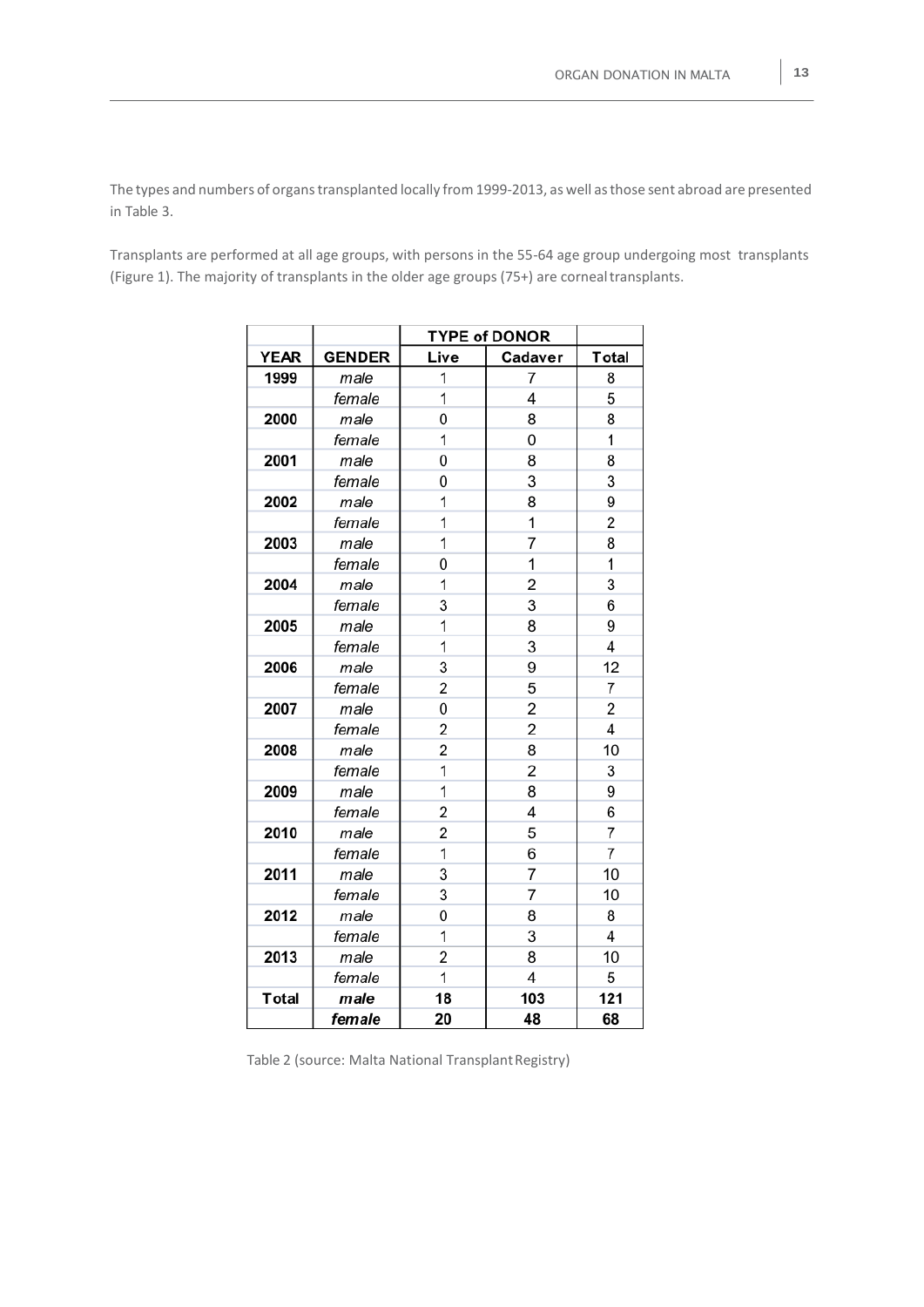|      | <b>Organs transplanted locally</b> |                |             |            | <b>Offered Abroad</b> |                |                |                |              |
|------|------------------------------------|----------------|-------------|------------|-----------------------|----------------|----------------|----------------|--------------|
| Year | Kidneys from                       | Kidneys from   | Cornea      | Heart      | Heart offered         | Liver offered  | Kidney offered | Pancreas       | Lung offered |
|      | deceased donor                     | live donor     | transplants | tranplants | abroad                | abroad         | abroad         | offered abroad | abroad       |
| 1999 | 8                                  | $\overline{2}$ | 20          |            | $\overline{2}$        | 4              |                |                | 2            |
| 2000 | 9                                  |                | 11          |            | 2                     | 3              | 0              | 0              | 0            |
| 2001 | 11                                 | 0              | 18          |            | 0                     | 3              | 0              |                | $\Omega$     |
| 2002 | 12                                 | 2              | 12          |            | 0                     |                | 0              | 0              | 0            |
| 2003 | 7                                  |                | 10          | $\Omega$   | $\overline{2}$        | $\overline{2}$ | 2              | 0              | $\Omega$     |
| 2004 | 6                                  | 4              | 10          | $\Omega$   | $\Omega$              | 4              | 0              | 0              | $\Omega$     |
| 2005 | 5                                  | 2              | 17          |            | $\overline{2}$        | 3              | 0              | $\Omega$       | $\Omega$     |
| 2006 | 12                                 | 4              | 22          |            | $\overline{2}$        | 10             | 4              | $\Omega$       | 0            |
| 2007 | 5                                  | $\overline{2}$ | 9           |            | $\Omega$              |                |                | $\Omega$       | 0            |
| 2008 | 8                                  | 3              | 10          | $\Omega$   | $\Omega$              | 6              | $\overline{2}$ | $\Omega$       | 0            |
| 2009 | 6                                  | 4              | 21          |            | $\Omega$              | 9              | 6              | $\Omega$       | $\Omega$     |
| 2010 | 10                                 | 3              | 9           |            | $\overline{2}$        | 6              | 4              | 0              | 0            |
| 2011 | 12                                 | 6              | 14          | ٠          |                       | 11             | 4              | $\Omega$       | $\Omega$     |
| 2012 | 8                                  |                | 6           | $\Omega$   |                       | $\overline{ }$ | 10             |                | 2            |
| 2013 | 10                                 | 3              | 9           | $\Omega$   | $\Omega$              | 8              | 10             | 0              | 4            |

Table 3



Figure 1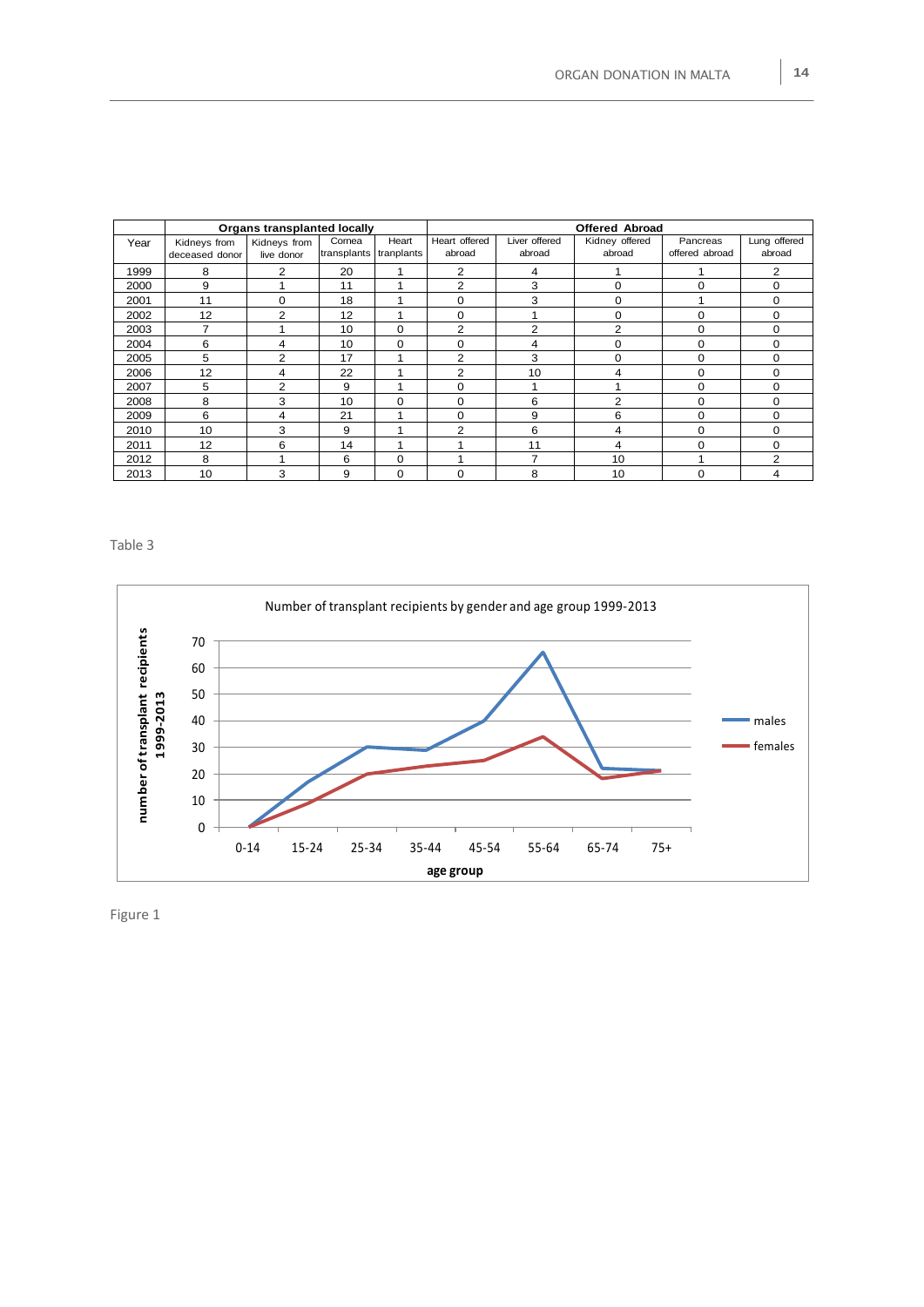### **ORGAN TRANSPLANT WAITING LIST**

The waiting list of patients needing a kidney transplant is the longest and most complex. Once assessed, a patient is considered as being either an active recipient or an inactive one; a status based on the patient's current condition. A patient suffering from renal failure is placed on the transplant list from the first day s/he initiates renal dialysis. An active status signifies that should an organ become available and is compatible, a kidney transplant will be performed immediately. Nonetheless if the patient happens to be suffering from a condition or infection that could jeopardise his/her wellbeing post operatively, s/he is given a temporary inactive status until the patient's condition improves and it is safe to perform a transplant. Allocation of kidneys is at the discretion of the nephrologists and according to patient's current health condition.

Organs are harvested from either living or cadaveric donors. Live organ donations can include degenerative tissues such as bone marrow, or in the case of one of a pair organs, such as kidneys.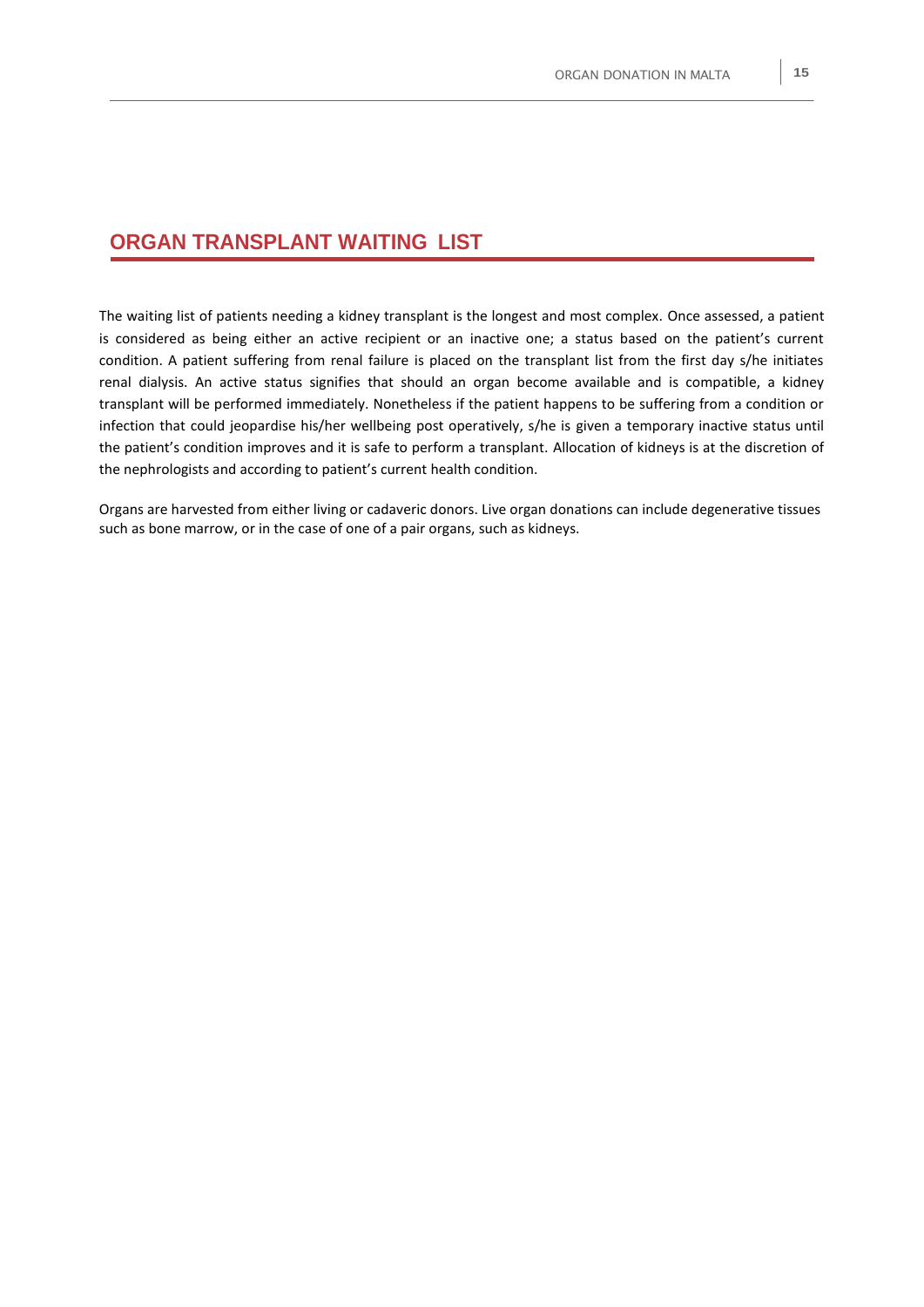## **LIVEORGANDONATION**

Living donation in Europe represents 17% of kidney transplant activity and 5% of liver transplantation. Although living donors have always been critical for transplantation, the donations from living donors have dramatically increased over recent years. This may be due to the scarcity of organs available for transplantation.

Several types of tissues/organs can be obtained from live donors, such as kidneys, blood, bone marrow, lobes of lung and lobes of liver. It is well known that the medical and economic benefits of live donor as opposed to cadaveric transplantation include shorter hospitalisation, elimination of waiting time, avoidance of dialysis, improved patient graft survival, and cost-effectiveness.

However, in general one considers the use of an organ from a live donor only if the following conditions are met:

- a) surgery to remove the organ is not dangerous,
- b) donor's life can continue normally after the donation,
- c) donor will not need prolonged and chronic medical care,
- d) success rate in the recipient is quite high.

## **AGE APPLICABLEFORLIVEORGANDONATION**

To be a live organ donor, an individual must be over 18 years. There is no real upper age limit to live organ donation. However, older donors are more likely to be considered unsuitable for two reasons: older persons are more likely to have lessthan perfectly healthy organs even ifthey themselvesfeel perfectly well and older persons are more likely to suffer from conditions (like heart problems) which make the operation involved more risky. In spite of this, donors in their 70's have successfully donated organs such as kidneys. One important consideration is the age of the recipient, as an older person is more likely to be considered a suitable donor if the potential recipient is of comparable age. The most common organ donated by living people is a kidney, as a healthy person can lead a completely normal life with only one functioning kidney.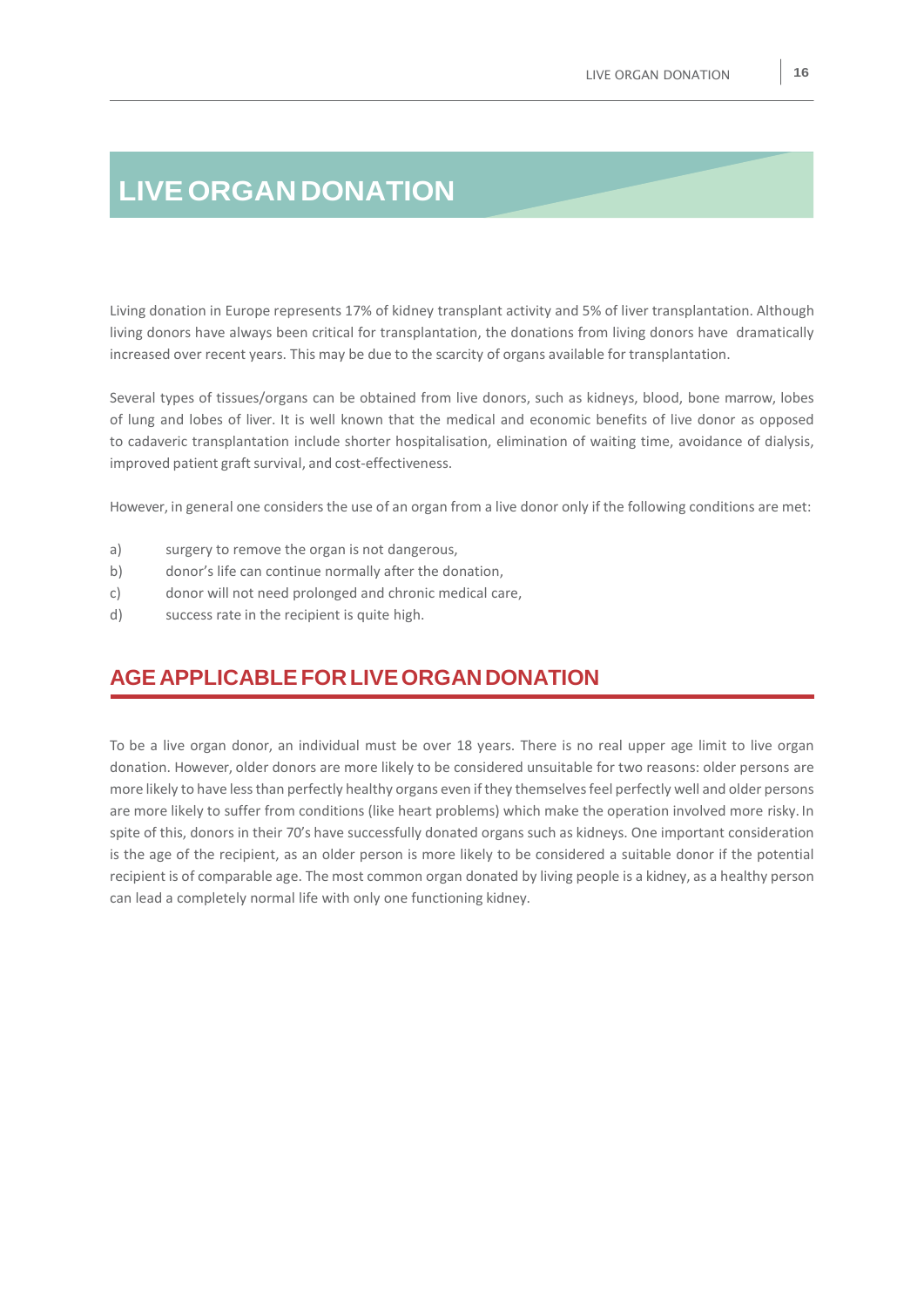### **TYPESOFLIVEORGANDONATIONFORKIDNEYTRANSPLANTATION**

**A. Directed donation**, where an organ is donated to an identified recipient. This may occur in the following circumstances:

> I. **Genetically related donation**, where the potential donor is a blood relative of the potential recipient (e.g. parent, sibling).

II. **Family related**, but not genetically related donation (e.g. spouse, in-law).

III. **Emotionally related donation** in cases of a long established emotional

relationship (such as a friend, partner, neighbour, co-worker).

IV. **Paired donation**, where a relative, friend or partner is fit and able to donate an organ but is incompatible with the potential recipient and they are matched with another donor and recipient in a similar situation, so that both patients in need of a transplant receive a compatible organ.

V. **Pooled donation**, a form of paired organ donation whereby the pair are matched with other donors and recipients from a pool of pairs in similar situations, and more than two donors and two recipients are involved in the swap, so that more than two people in need of a transplant receive a compatible organ.

**B. Altruistic non-directed donation**, a form of living donation whereby a kidney is donated by a healthy person who does not have a relationship with the recipient and who is not informed who the recipient will be.

## **LIVE ORGAN DONATION IN MALTA**

A donor need not be a blood relation of the recipient. To qualify as a donor an individual must first be certified by a doctor that s/he is willing to donate a particular organ to a particular patient. The doctor must ascertain and declare that the donor fully understands the nature and consequences of the donation. The doctor shall not certify any donor who due to mental incompetence cannot understand the nature and consequences of the donation. Furthermore, in the case of children, who due to their young age lack the capacity to understand the nature and consequences of the donation, the doctor may only certify that donor as approved for a live organ donation in cases of bone marrow transplant. The clinician must be convinced that the legal guardians of that donor understand the nature and consequences of the donation.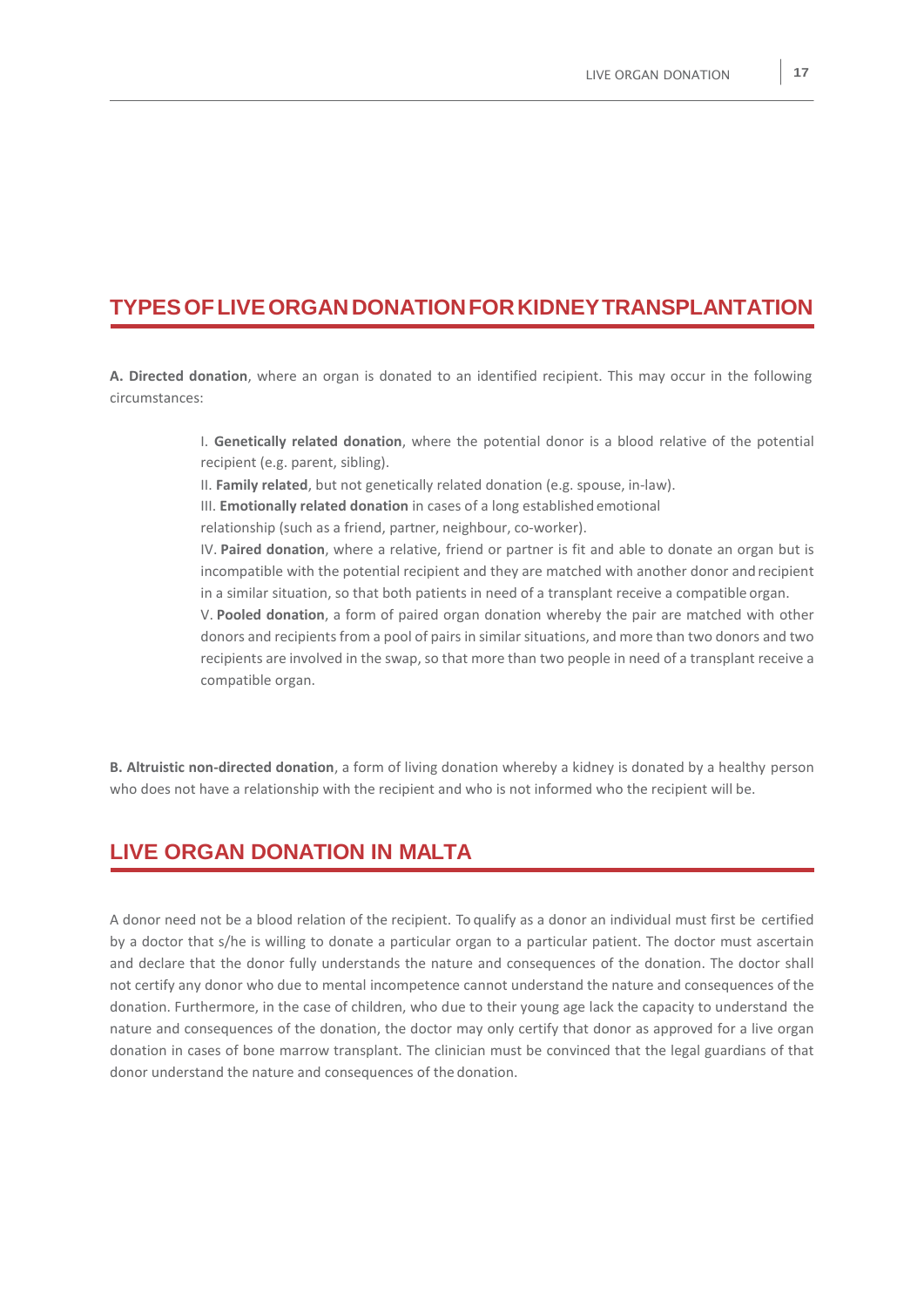Compatibility tests covered by an informed consent are only carried out after the application has been processed and approved by the Committee.

Sometimes a domino transplant is necessary. A domino transplant occurs when different patients with kidney failure, along with their relatives, participate in a chain operation to swap transplants. In these cases, the clinician responsible for the donor sends an application to the committee. The application must contain the following information:

- a. Donor's name and surname;
- b. Title;
- c. Identity Card number;
- d. Address;
- e. Date of birth;
- f. Organ to be made available for transplant;
- g. Place of organ removal;
- h. Full name of clinician responsible for donor;
- i. Registration number;
- j. Principal appointment;
- k. Place where held;
- l. Contact number;
- m. The form attesting that no payment, coercion, duress or inducement has been or is being offered or made which must be signed in the presence of the clinician.

Once the transplant operation has been carried out the clinician responsible for the recipient shall provide the committee with the followinginformation:

- a. Name and surname of recipient;
- b. Identity Card Number;
- c. Date of birth;
- d. Address;
- e. Date of transplant;
- f. Place and unit where transplant took place;
- g. Full name of clinician performing the transplant;
- h. Registration number;
- i. Principal appointment;
- j. Contact number.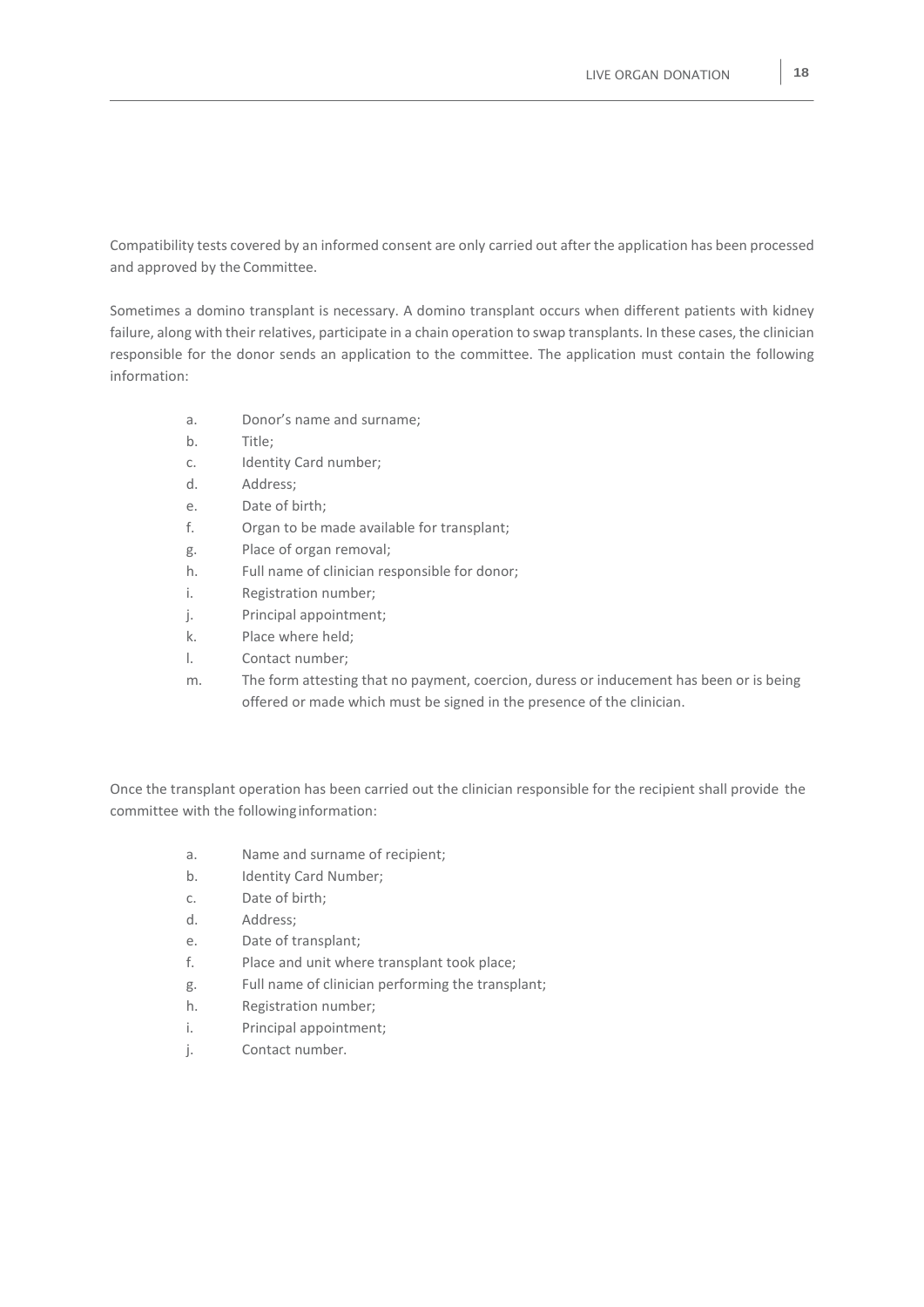## **LIVE ORGAN TRANSPLANT ADVISORY COMMITTEE**

Live Organ Transplant Advisory Committe (LOTAC) was set up in 2003 by the Department of Health to process all applications for live organ transplantation, most of which tend to be for kidneys.

The Committee is composed asfollows:

- a. Chairperson (a medical doctor not involved in transplantation),
- b. Ethicist,
- c. Clinician,
- d. Surgeon,
- e. Lawyer
- f. Psychologist

The Committee interviews both donor and recipient with a view to ascertain that the following ethical principles are respected:

- a. The donor is willing to donate the organ (principle of autonomy);
- b. The donor is well informed by his specialist and consents freely (principle of free and informed consent);
- c. The donor is not being subjected to coercion or duress (principle of non-coercion);
- d. The donation is free and is not subject to a financial or material consideration (principlesof dignity, integrity and non-commercialisation);
- e. The risk to the donor's health is acceptable (principle of non-maleficence);
- f. The recipient will benefit from the procedure (principle of beneficence).

Donors and recipients are referred to the Committee by a consultant; the specialist responsible for the donor is always different from the one responsible for the recipient. The consultant will have ascertained and declared that the donor fully understands the nature and consequence of the donation. This certification is accompanied by declarations, signed both by the donor and also by the recipient, authorising LOTACto:

• have unlimited access to confidential information regarding the financial state of affairs, including transactions of the parities; and

• subject both parties to any examination and/or interview to be conducted by any person deemed appropriate by the Committee to determine the appropriateness of the parties or either of them for the donation.

A form has to be signed by the donor attesting that no payment, coercion, duress or inducement has been or is being offered or made. This form is signed in the presence of the clinician. A similar form has to be signed by the recipient, attesting that no payment of money or of money's worth has been made or will be made to him/her or to any other person and that no such money or money's worth has been made or will be made by him/her or by any other person to the prospective donor. The appropriateness of the donor remains confidential by the committee throughout and shall not be divulged to third persons.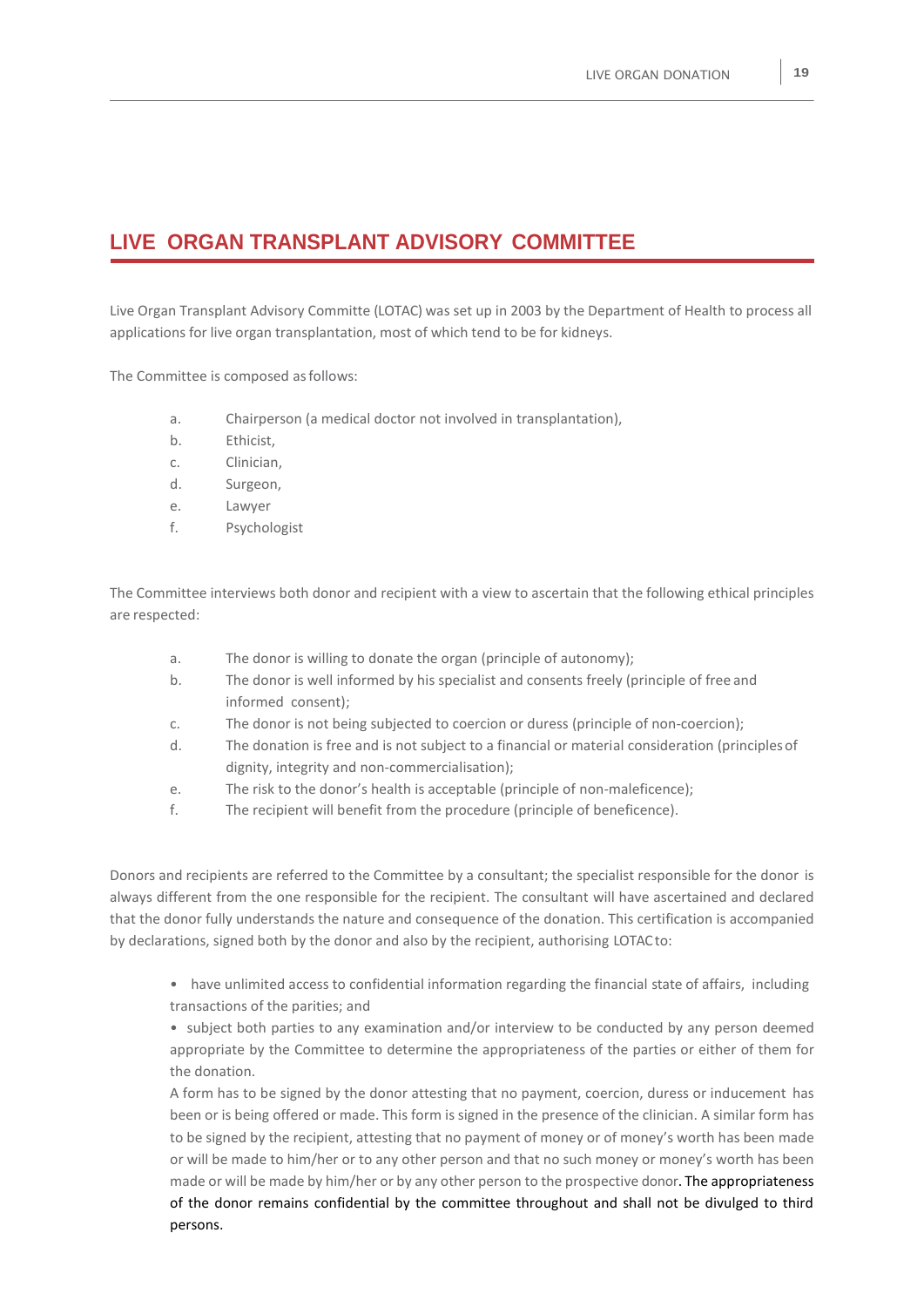## **POLICY ADDRESSING LIVE ORGAN DONATIONS IN MALTA**

- 1. In the case of donation between blood relatives and family members who are notblood relatives, an organ is donated to an identified recipient.
- 2. In other non-related donations a pre-existent close emotional link has to be present between donor and recipient for such a donation to be acceptable.
- 3. In the case of anonymous donation the Committee adopts the principle of distributivejustice, where scarce resources (such as organs available for transplantation) are distributed to each person according to the medical need of the potential recipient, irrespective of the socioeconomic group that the recipient belongs to.
- 4. The Committee views transplantation as a selfless gift without expectation ofremuneration.
- 5. A strong emphasis on altruism reinforces the philosophy of voluntary and unpaid donation, and solidarity between the donor and the recipient.
- 6. In the case of potential kidney donations that do not fall within the category of directed donation, a donated organ will fall into a pool from which any compatible prospective recipient may benefit according to his/her needs, and this will be based on the principle of distributive justice.

#### **COMPENSATION TO COVER EXPENSES OR LOSS OF INCOME BYTHE DONOR**

The subject of payment, whether in the form of incentives, rewards or compensation for living donation, is a highly controversial topic which has been discussed even at EU level. The present legal situation in Malta is against any form of financial inducement and also against advertising, either with or without any financial inducement, for living organ donation to a directed recipient.

Introducing some form of financial compensation for expenses incurred and loss of income due to post-op recovery may be considered. However, the amount and the modality of such compensation will have to be in line with guidelines issued by the Superintendent of Public Health.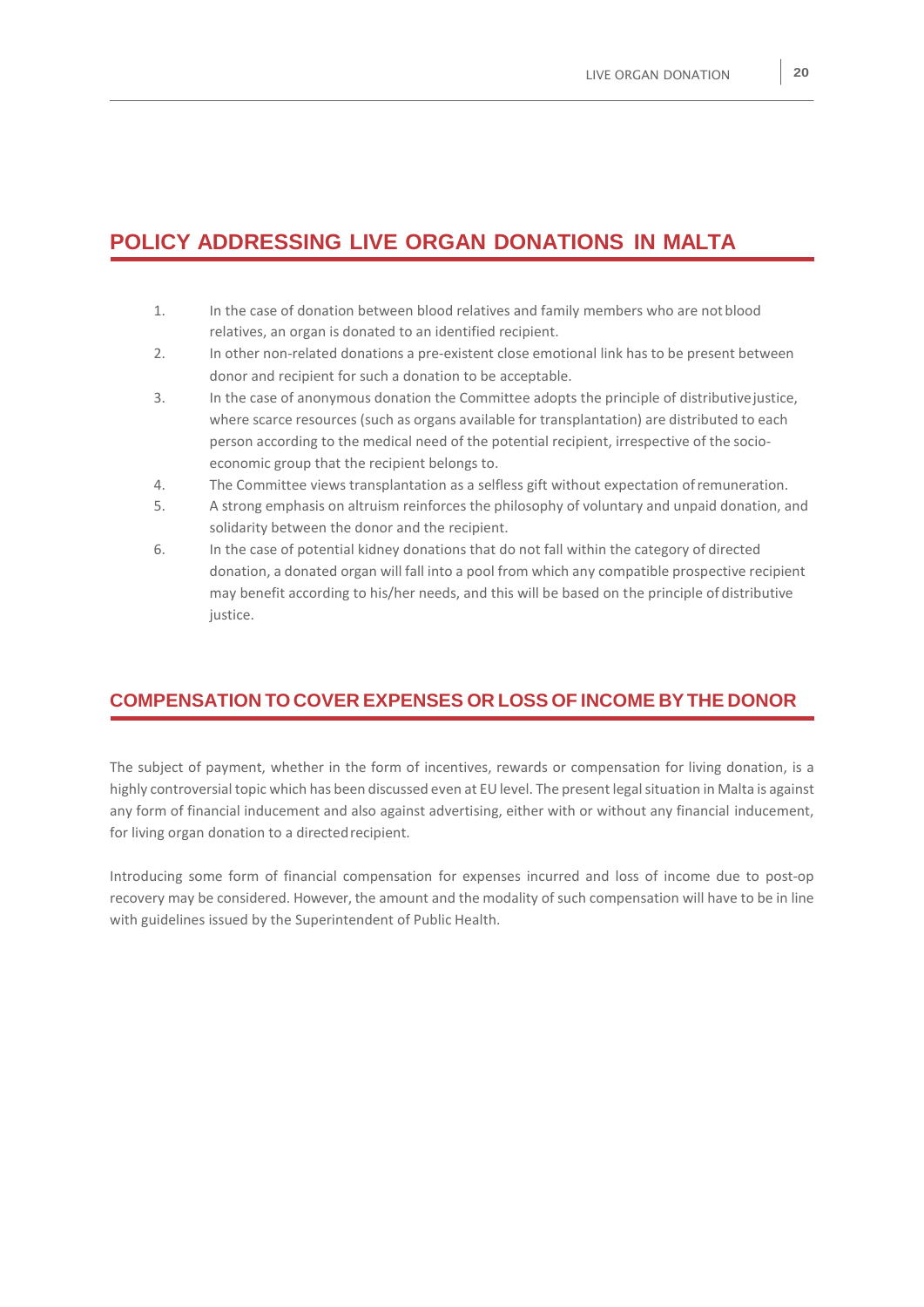#### **THELEGALFRAMEWORK REGULATING ORGAN TRANSPLANTATION INTHE MALTESEISLANDS**

Until 2012 there was no specific law on organ donation and transplantation even though it had been practised for a number of years. In 2002 organ donation and transplantation were only regulated from a criminal point of view. In 2012 a new legislation was formulated andtransposed to the European Parliament and Council Directive 2012/53/EU of July 2012. "Organ Transplants (Quality and safety) Regulations." Under the "Human blood and Transplant Act." Article 16 (Cap 483).

The current legal notices address the following:

- a. regulation of the setting of standards of quality and safety for the donation, procurement, testing, processing, preservation, storage and distribution of human tissues and cells;
- b. regulation of standards of quality and safety of human organs intended for transplantation;
- c. regulation of coding, processing, preservation, storage and distribution; and
- d. regulation of certain technical requirements for the testing of human tissues and cells.

The legal notices addressing organ donation are as follows:

#### **L.N. 271 OF 2006: HUMAN BLOOD AND TRANSPLANTS ACT, 2006 (ACT NO. IV OF 2006)**

The title of these regulations is the Tissues and Cells (Quality and Safety) Regulations,2006.

The scope of these regulations is to transpose Directive 2004/23/EC of the European Parliament and of the Council of 31 March 2004 on setting standards of quality and safety for the donation, procurement, testing, processing, preservation, storage and distribution of human tissues and cells, and Directive 2006/17/EC of the European Parliament and of the Council of the 8 February 2006 as regards certain technical requirements for the donation, procurement and testing of human tissues and cells.

#### **L.N. 345 OF 2012 HUMAN BLOOD AND TRANSPLANTS ACT (CAP. 483): ORGAN TRANSPLANTS (QUALITY AND SAFETY) REGULATIONS, 2012**

The title of these regulations is the Organ Transplants (Quality and Safety) Regulations, 2012.

The scope of these regulations is to transpose the European Parliament and Council directive 2010/53/EU of 7 July 2010 on standards of quality and safety of human organs intended for transplantation.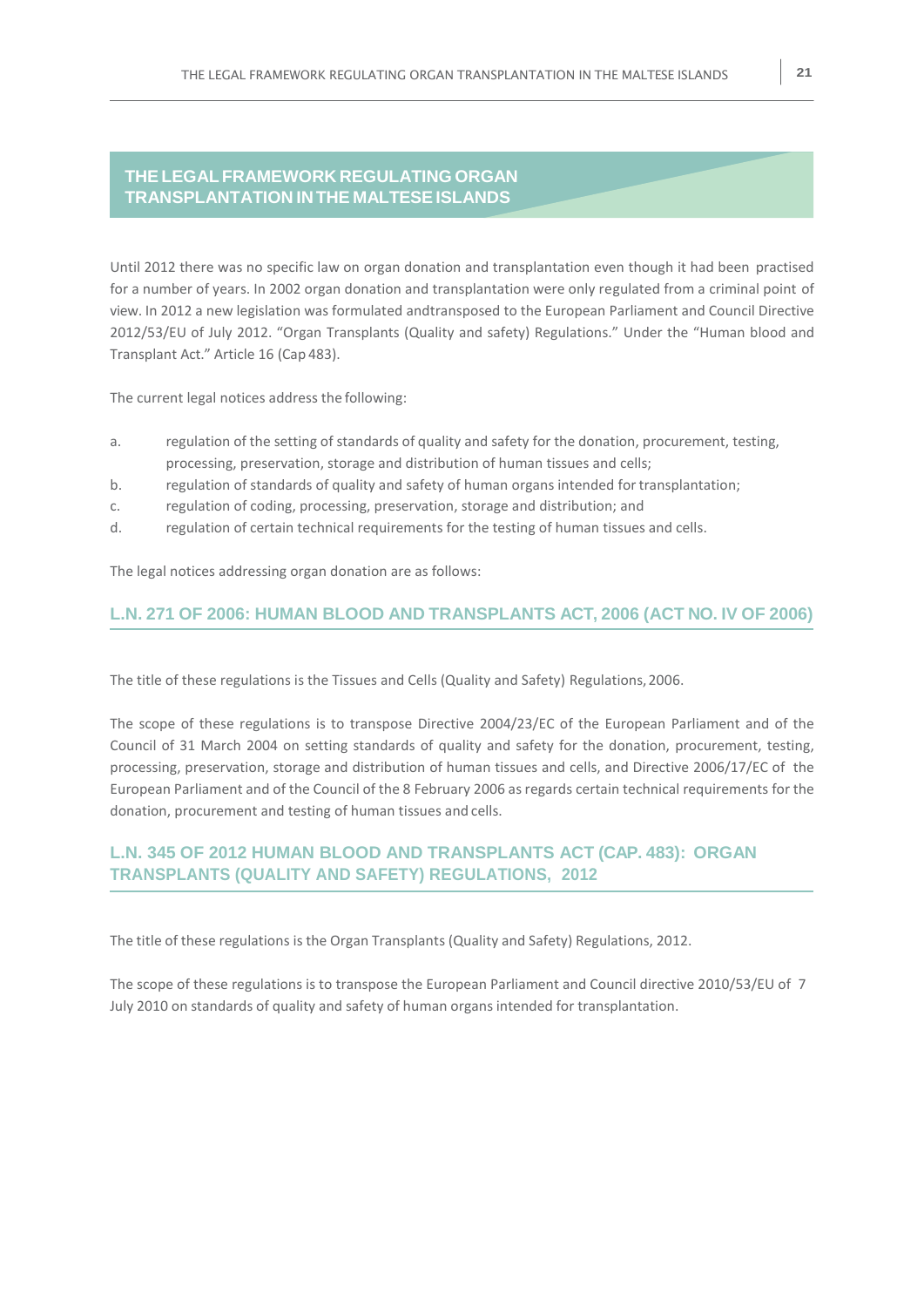#### **L.N. 222 OF 2014: HUMAN BLOOD AND TRANSPLANTS ACT(CAP.483).HUMAN TISSUES AND CELLS(QUALITYAND SAFETY)(AMENDMENT) REGULATIONS, 2014**

The scope of these regulations is also to transpose Commission Directive 2012/39/EU of 26 November 2012 amending Directive 2006/17/EC as regards certain technical requirements for the testing of human tissues and cells.

#### **L.N. 262 OF 2014 HUMAN BLOOD AND TRANSPLANTS ACT(CAP. 483): HUMAN TISSUES AND CELLS (CODING, PROCESSING, PRESERVATION, STORAGE ANDDISTRIBUTION) (AMENDMENT) REGULATIONS, 2014**

The title of these regulations is the Human Tissues and Cells (Coding, Processing, Preservation, Storage and Distribution) (Amendment) Regulations, 2014, and these regulations shall be read and construed as one with the Human Tissues and Cells (Coding, Processing, Preservation, Storage and Distribution) Regulations, hereinafter referred to as "the principal regulations".

## **UNDERGROUND MARKETS SURROUNDING ORGAN TRAFFICKING**

In many countries, in direct response to indefinite delays on the national transplantation waiting lists and an inadequate supply of organs, a growing number of terminally ill people who can afford to pay are turning to international underground markets and coordinators or brokers for organs. Vulnerable people such as inmates and the economically disadvantaged are the often compromised co-participants in the private negotiation process, which occurs outside the legal process. These individuals supply kidneys and other organs for people willing to shop and pay in the private process. Every effort is made by the Maltese Government to prevent the need for sick Maltese people to resort to such processes.

Countries all over Europe are very concerned about this phenomena and Malta is no exception. During a 2009 joint Council of Europe-United Nations study it was concluded that there is an urgent need to collect reliable data from official sources, and States should ensure traceability of all organs transplanted. It was also emphasised that professionals should report any suspicion of organ trafficking to relevant local authorities.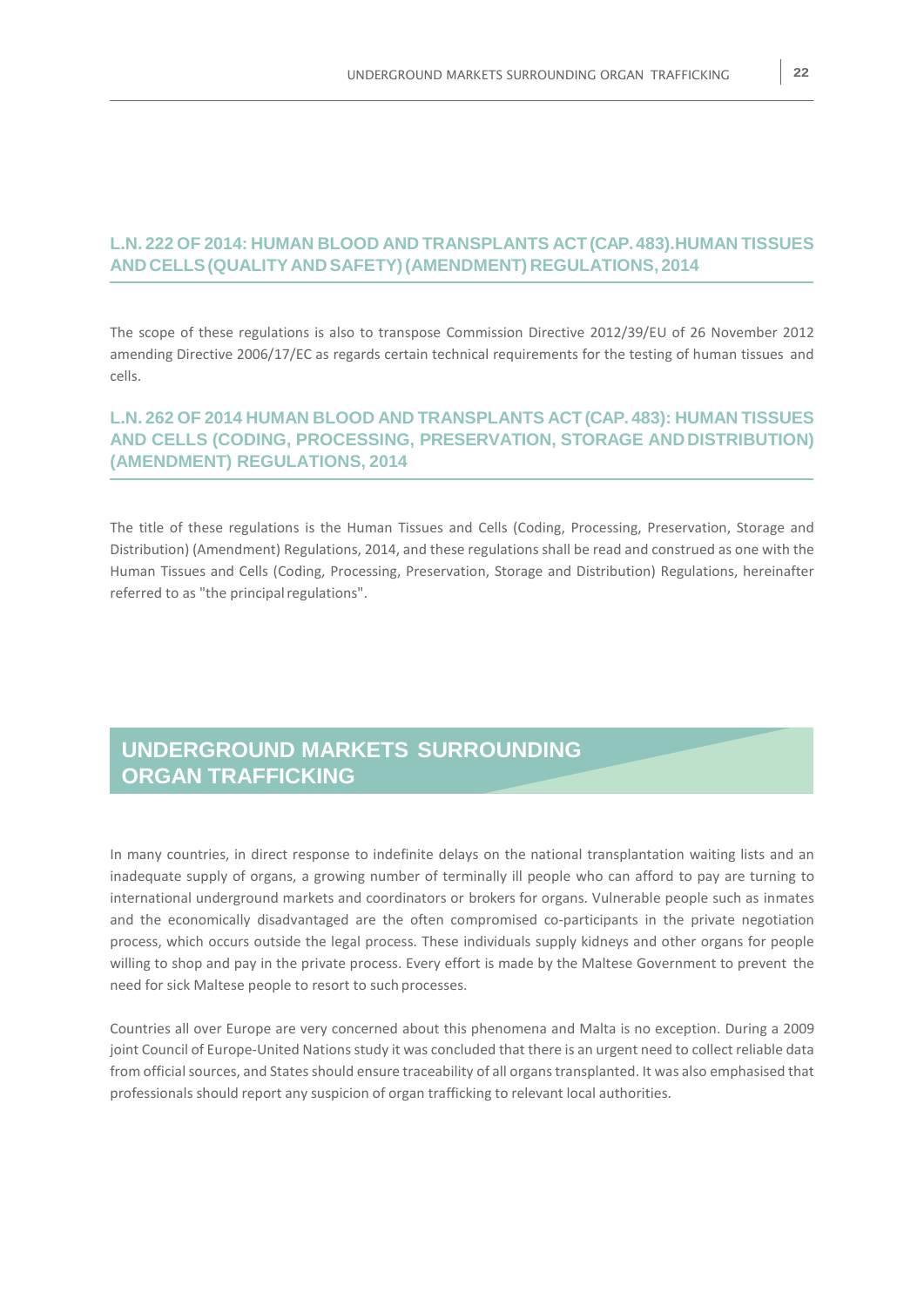During this time the European Committee on organ transplantation also committed itself to:

- a. Assist member states in improving their organ transplantation services whilst promoting the principle of voluntary non-remunerated donations;
- b. Examine the organizational structures involved in organ donation and transplantation in order to address the causes of organ shortage;
- c. Ensure the transfer of knowledge and expertise throughout Europe;
- d. Contribute to raise awareness among health professionals and general population about the importance and benefits of organs, tissues and cells donation.

These measures are aimed at increasing the supply of organs available for transplantation. The challenge is implementing an organ procurement policy that will maximize the supply to its greatest potential. Meeting this demand will result in less probability of patients turning to underground illegal markets to obtain a much needed organ transplant.

Last year, the Committee of Ministers of the Council of Europe adopted an international convention to make trafficking in human organs for transplant a criminal offence, to protect victims and to facilitate cooperation at national and international levels in order to prosecute more effectively those responsible for trafficking. Malta regularly participates in EU conventions and meetings held for competent authorities, combined effort will help combat this illegal trade.

Exclusive reliance on the present altruistic tissue and organ procurement processesin many countries and also in Malta is not only rife with problems, but also improvident. Thisis one ofthe reasons why the Maltese Government is totally committed to give a legislative framework to tissue and organ donation in Malta, which expectantly would increase the availability of organs for transplantation. The Maltese Government is also seeking to establish as a criminal offence the illegal removal of human organs from living or deceased donors where:

- a. Consent is not obtained from the living donor or from the relatives of a deceased donor prior to the removal of an organ;
- b. A financial transaction to purchase or instigate an illegal organ donation practice takes place either to a living donor or to a third party in the case of a deceased organ donor.

This is pertinent because the obtaining legal position under the Maltese Criminal Code does not deal with trafficking in organs but with trafficking in persons for exploiting the said persons for the purpose of the removal of organs. The current relevant provision under the Criminal Code states:

Whosoever, by any means mentioned in article 248A(2), trafficks a person of age for the purpose of exploiting that *person in the removal of any organ of the body shall on conviction be liable to the punishment of imprisonment for a term from six to twelve years.*

Trafficking in persons for organ transplantation is a serious crime and a grave violation of human rights so it is required to bring national legislation and specific regulation targeting trafficking in organs.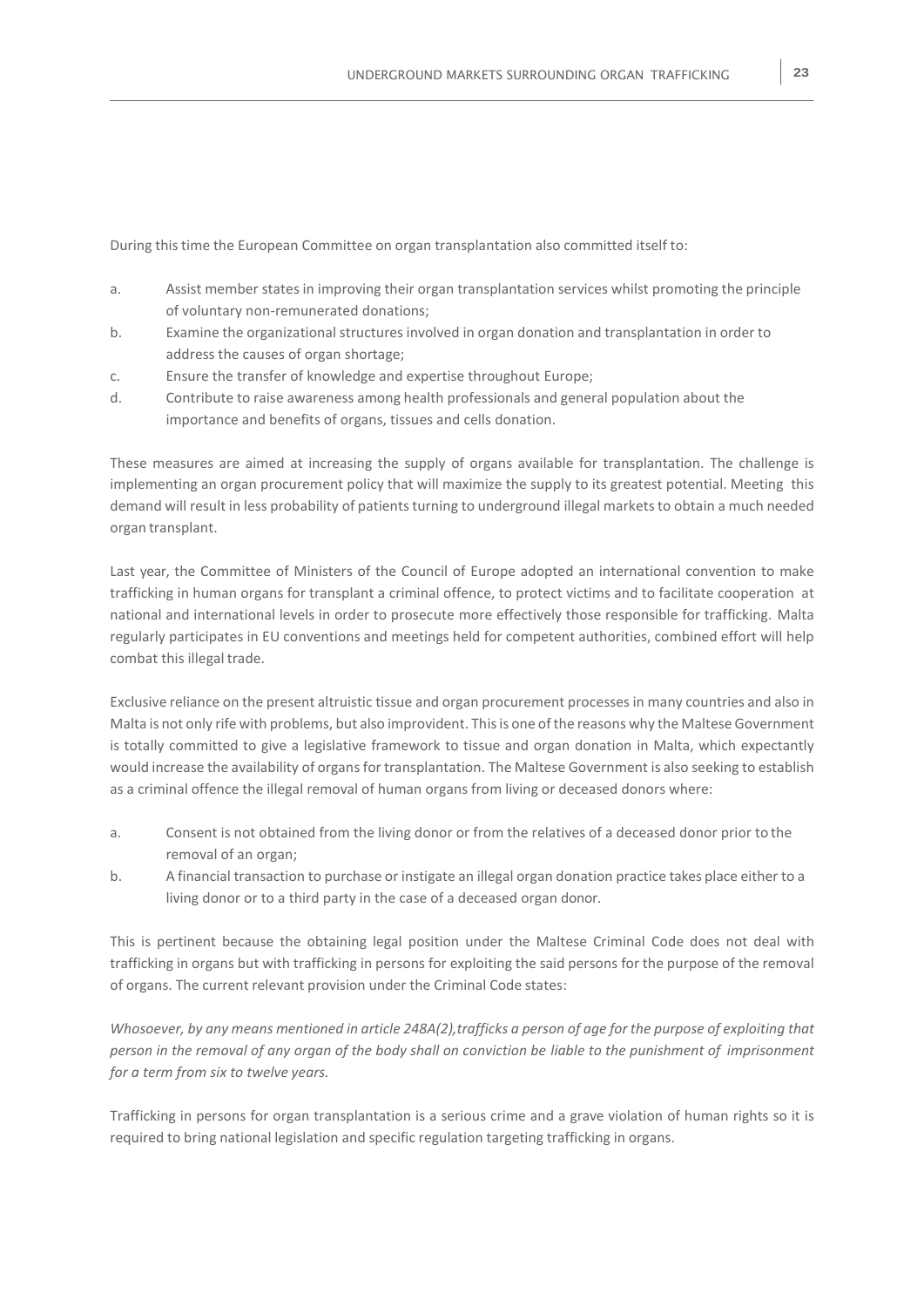## **ENSURING AN EQUITABLE APPROACH TO ORGAN DONATION**

The system that will be adopted and given a legislative framework after this consultation will ensure an equitable approach with respect to:

- a. race, faith, and human rights;
- b. disability and age;
- c. sexual orientation, marriage and civil partnership, or gender and gender reassignment.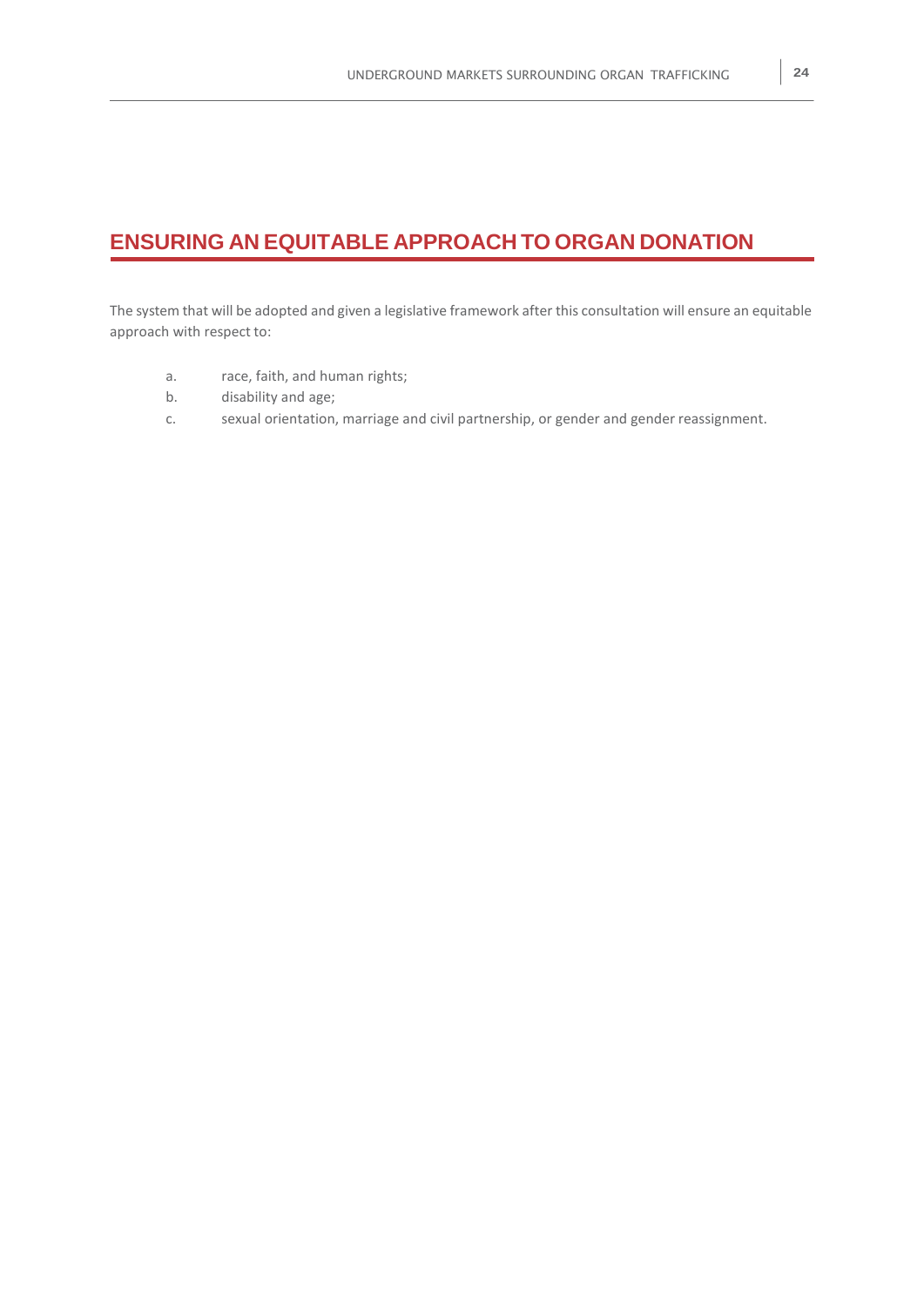#### **SPECIFIC PROPOSALS OFTHEVARIOUS SYSTEMS ASTHEYWOULD BEAPPLICABLETOTHEMALTESEISLANDS**

## **THEOPT-OUTSYSTEM**

The key features of the proposed opt-out system should it be chosen as the preferred one for the Maltese Islands, are asfollows:

- The opt-out system for the Maltese Islands will apply to people aged 18 years or over whoare residents of the Maltese Islands, and who have had the opportunity to make an objection to the donation of their organs and tissues in the event of their death;
- The Maltese Government proposes that the new arrangements will apply to people who have lived in the Maltese Islands for a sufficient time in order to gain knowledge and understanding ofthe system. It cannot be expected that people who visit the Maltese Islands will know of the arrangements, and have had the opportunity to object. Views on the period of time one needs to have spent as a resident of the Maltese Islands are sought as part of this White Paper. It is recognised that the legislation will need to provide certainty as to the meaning of living in theMaltese Islands. Whether a person is considered to be usually living in the Maltese Islands or not, will need to reflect their usual daily lives, and not be swayed by temporary absences (such as holidays, recreation and business). The mechanism devised will need to be clear to the clinicians and to the public.
- The persons included in this system must have the ability to understand the whole concept of the optout organ donation principle.

Persons who would not be included in the opt–out organ donation system:

- Persons who die in the Maltese Islands but who do not normally live in the Maltese Islands(for example, visitors);
- Persons who normally live in the Maltese Islands and die, but have not lived in the Maltese Islandsfor the required length of time;
- Persons who usually live in the Maltese Islands, but who die outside the Maltese Islands;
- Persons who cannot be identified at their death;
- Adults (those aged 18 or over) who do not have the capacity to understand and make a decision about objecting to donation during his/her lifetime; and
- Children and young people aged under 18 years.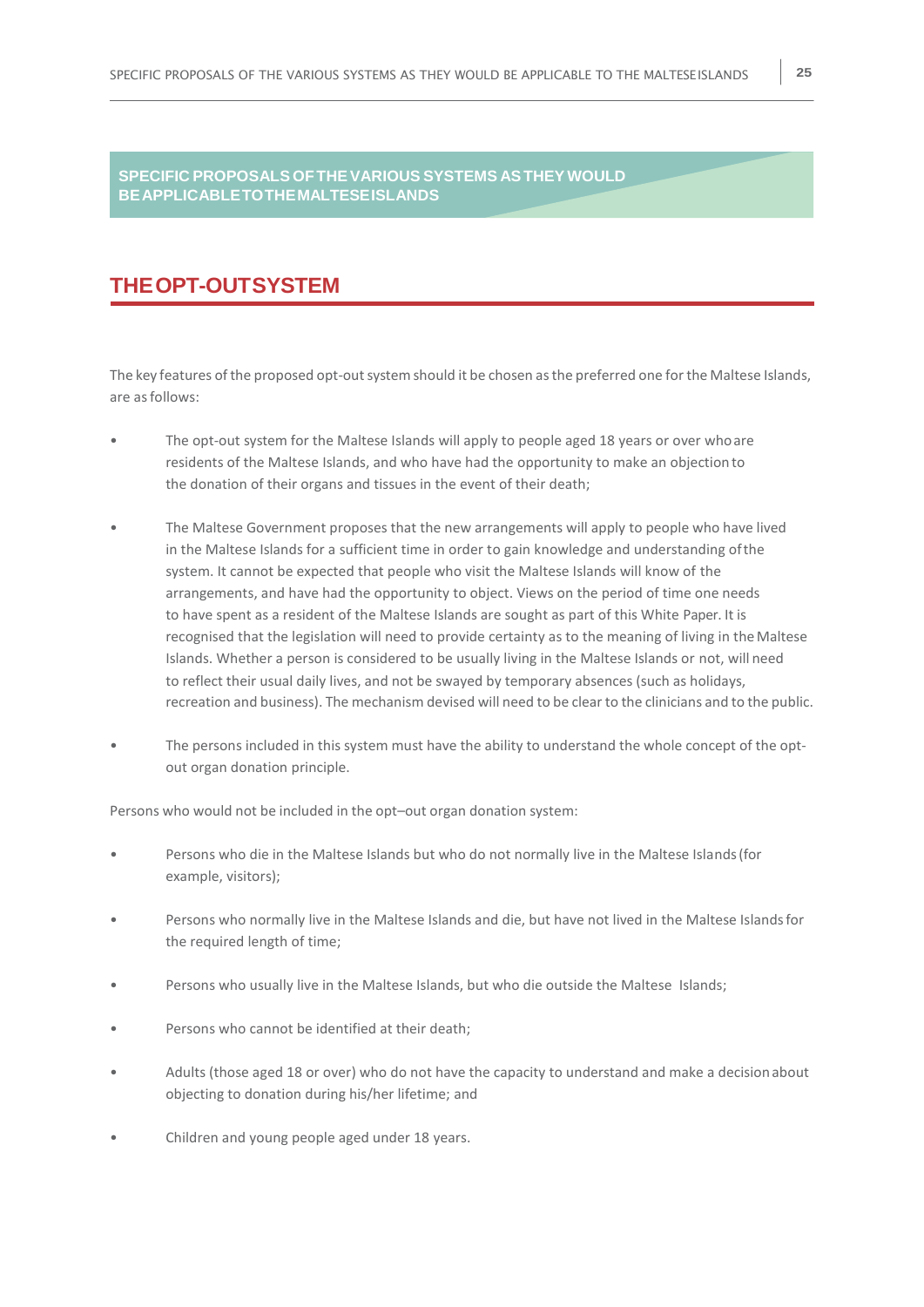The operational side of the opt-out system for the Maltese Islands must:

- maintain accurate records:
- be constantly kept up to date;
- inform every person on how to make an objection to organ donation. This system must be effective and have a secure system for individuals to make an objection to donation should they wish to,and such a system must enable objection to the donation of some or all organs.

In order to ensure that an individual has the opportunity to make an objection, there must be:

- access to and availability of information about the opt-out donation system;
- all methods put in place to enable an individual to make a confidential objection to donation in an easy and accessible manner;
- an ability on the part of the individual to understand the information available and how to reach a decision;
- an efficient system by which an objection can be made and is recorded; and
- the possibility for an individual to register his/her intentions to donate all organs and tissues or to select specific organs or tissues.

Two sub-options are possible. After death, families could be involved in the decision-making process around donation (commonly known as the soft Opt-out option). Another scenario would be to have total respect for the deceased individual's recorded decision not to donate organs as taken during his lifetime, without the involvement of any third parties after death (known better as the hard opt-out option).

There are often concerns that under an opt-out system individuals lose rights over their bodies, and power to remove organs for transplantation is in the hands of the state.

However, evidence shows that individuals are more likely to make decisions about donation during their lifetime under such a system. Individuals will also have their decision respected after death. Moreover, the hard optout option shifts the burden of making a decision about organ donation from the grieving relatives in the most difficult of circumstances, when they often have no clear indication of what the deceased would have wanted, to the deceased himself/herself.

The Maltese Government recognises that the record system put in place to support the operation of an opt-out system for the Maltese Islands must be integrated into, and work cohesively with, the operation of the organ and tissue donation arrangements for the Maltese Islands.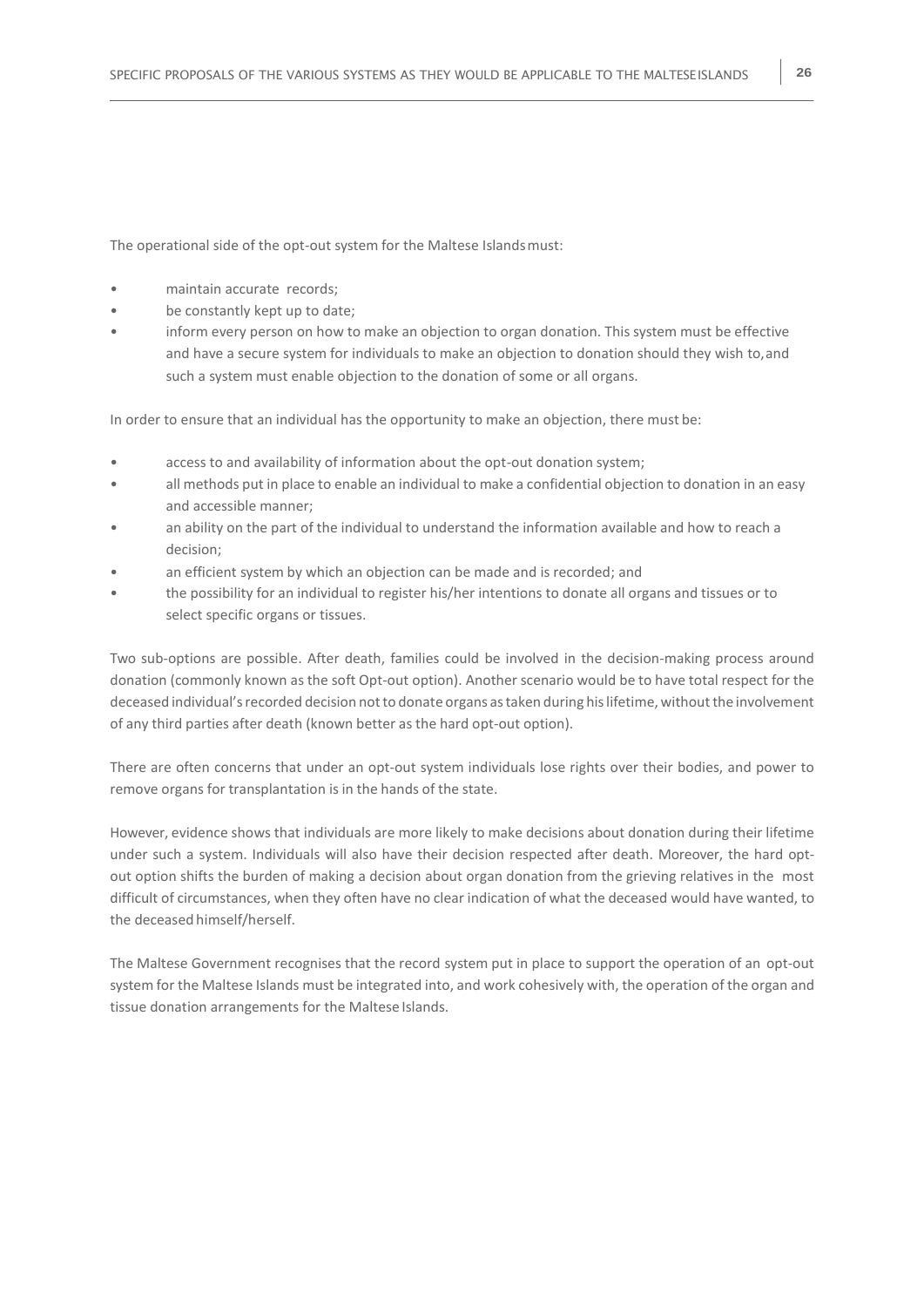#### **WHAT AN OPT-OUTSYSTEM WILL NOT CHANGE**

The Maltese Government may only make legislation in relation to the Maltese Islands. Therefore, the opt-out system will apply in relation to the Maltese Islands only.

The Maltese Government's intention is that the proposals in this White Paper will not:

- change the way patients are cared for (including the medical treatment they will receive) up to and including the time of death;
- change the way in which death is confirmed there are very clear and strict standards andprocedures for confirming death;
- change the way organs and tissues are allocated;
- alter the clinical decision-making and processes associated with transplant;
- allow donated organs and tissues to be available for any purpose other than transplantation.

#### **KEEPING AN OPT-OUTSYSTEM UPTODATE**

An opt-out system will need to be sufficiently flexible to accommodate changes. Such changes could include:

- an individual changing their mind, for example previously objecting but now wishing to donate;
- people who move to or from the Maltese Islands;
- young people reaching the age of 18.

The Maltese Government recognises that an opt-out system, if introduced, must acknowledge and enable these changes so as to ensure that the individual's choices are respected and followed in the event of death.

#### **POTENTIALADVANTAGESOFANOPT-OUTSYSTEM**

An opt-out system can serve a number of purposes:

- It acts as an important safeguard; families may not be aware of a registered objection.
- It recognises the doctor's duty of care towards relatives, to relieve and not add to their distress and bereavement.
- Under an opt-out system of organ and tissue donation, in conjunction with an extensive public awareness programme, individuals are far more likely to have discussed their views with their families and to have made their views clear prior to death.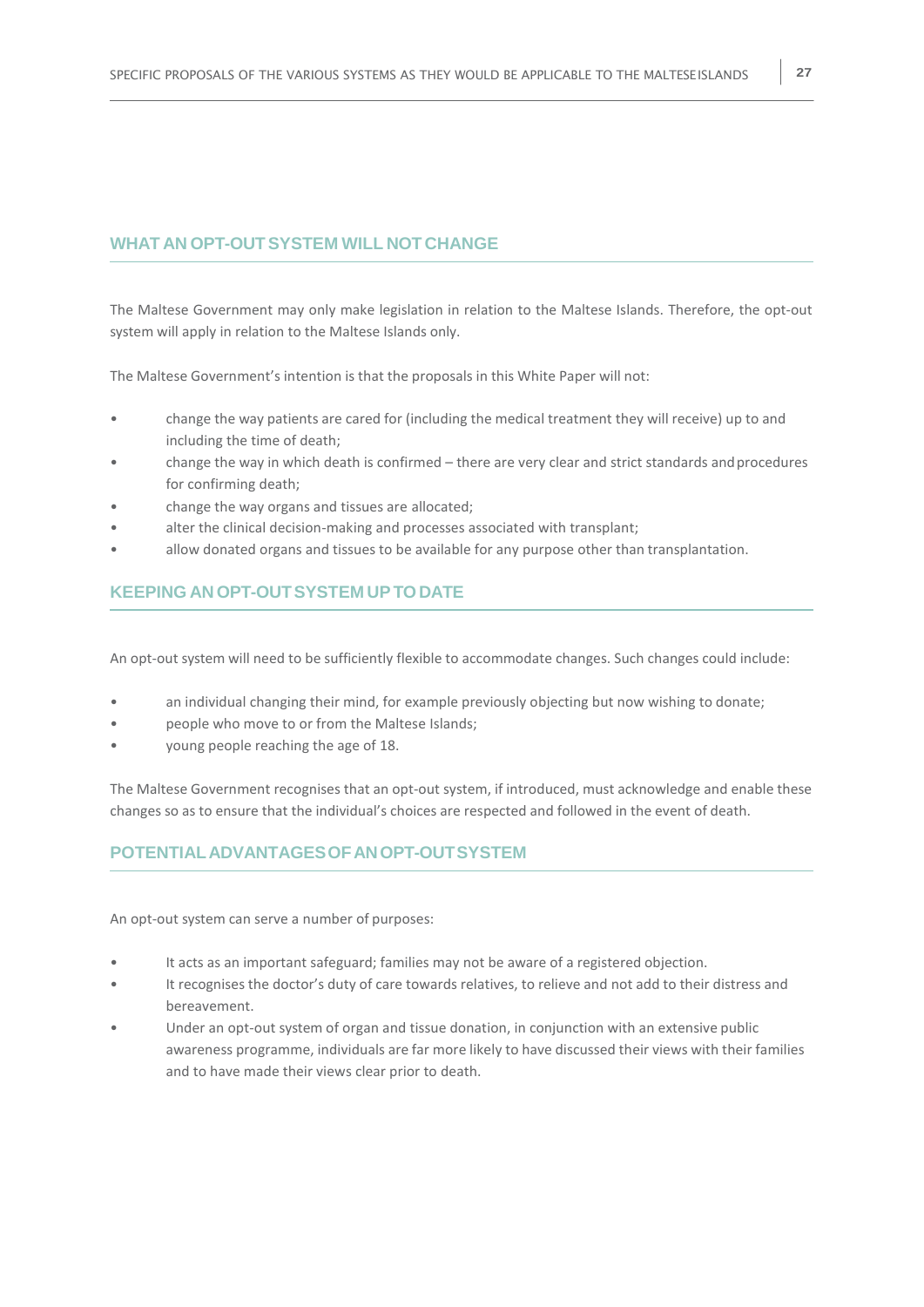#### **INCREASE IN ORGAN DONATION**

International literature indicates that adopting the opt-out system leads to an increase in organ donation. Data from 24 countries over the period 1993-2006 estimated that countries with presumed consent legislation (The Opt-Out principle) have, on average, 13-18 percent higher organ donation rates than countries with informed consent legislation (Bilgel, 2012).

Mossialos et al (2012) analysed individual-level survey data from participants living in 15 European countries and found that individuals living in presumed consent countries were between 17-29 percent more likely to report willingness to donate their own organs and 27-56 percent more likely to report that they would be willing to consent to the donation of their relatives' organs, compared to respondents living in explicit consent countries.

#### **REVIEWING THE CURRENT OPT-IN ORGAN DONATION SYSTEM (EXPRESSED CONSENT)**

#### **THE SOFTPRINCIPLE FOR ORGAN DONATION**

The current opt-in system carries a soft principle by which relatives are consulted prior to the harvesting of a patient's organs. Strengthening of this system can be achievedby:

- a. creating a legislative framework to protect and respect the donor's wishes after his/her demise.As things stand in Malta, everyone can apply for an organ donor card, thereby making an informed choice to donate their healthy organs after their death. However, even if a deceased person is in possession of such a donor card, the final decision as to whether their organs should be donated or not currently remains in the hands of that person's family;
- b. giving the donor card a legal status. Such a status will make it possible for the individual's wishes to be totally respected after death.

With the current approach of the opt-in principle people may die in circumstances where donation of their organs and tissues would be possible but does not happen. This is not because the deceased person objected to donation, but because s/he had not got round to apply for an organ donor card. This may happen especially with patients who happen to have no relatives.

So, giving the opportunity to all Maltese residents to become organ donors, by actually asking each and every Maltese person to register as an organ donor, might have a direct positive impact towards organ donation in the Maltese Islands.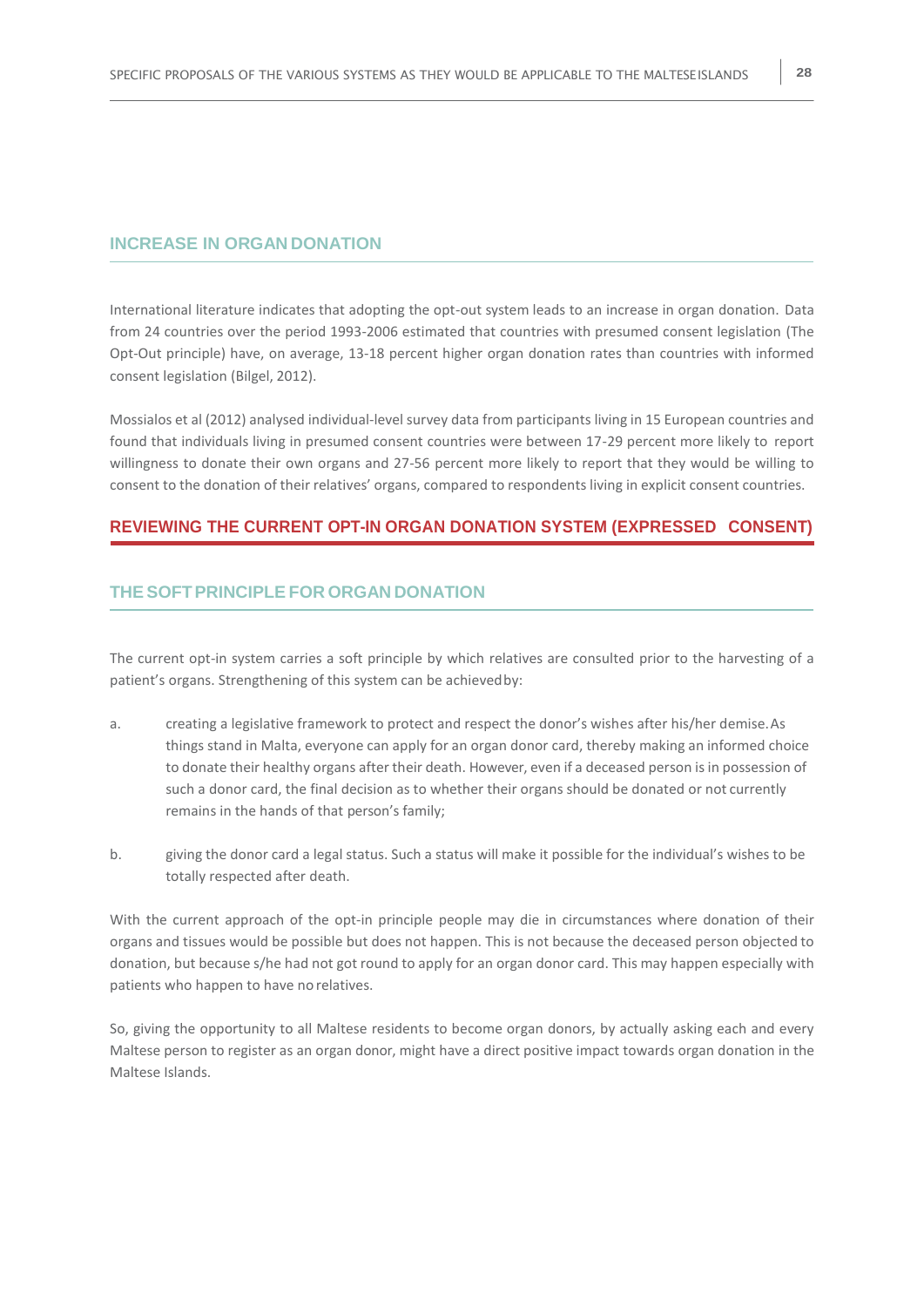#### **REQUIRED REQUEST**

Required request refers to a law that mandates hospital personnel to discuss with the relatives of a deceased patient regarding the possibility of organ donation. Such a law would seek to increase the supply of cadaveric organ donations, especially corneas, while preserving the voluntary nature of such an act.

In other words 'Required request or referral' is defined as "that it shall be illegal, as well as irresponsible and immoral to disconnect a ventilator from an individual who is declared dead following brain stem testing without first making proper enquiries to the possibility of that individual's tissues and organs being used for the purposes oftransplantation."

Such a policy should imply that opportunities for donation are less likely to be overlooked. Many individuals may be having their right to donate removed if their relatives are not approached. The next of kin also have a moral and legal right to know they can donate organs and tissue if they or the family so wish. Many families report that such a donation was helpful rather than harmful.

The aim of such an approach is to avoid the unwanted situation of patients dying while awaiting a donor organ and, on the other hand, that families of some potential donors are never informed or reminded of the possibility of organ donations.

This concept of required request does lead to challenges on several fronts, mainly clinical and psychological, but also socio-economic aspects.

It is of paramount importance that any discussions regarding organ donation prior to or after death are conducted with reasonable discretion and sensitivity, including regard for religious beliefs.

#### **THELIVINGWILL**

A living will/testament is a legal document that allows one to specify the conditions of his/her medical treatment in case s/he become too sick or injured to communicate these wisheshim/herself.

Therefore, this would confirm that nobody will have the right to deny the wishes of those individuals who have opted in as donors, given explicit consent and are in possession of a donor card. In the absence of such a possibility, one'sfamily may not know their wish to donate and therefore, may not do so on their behalf. Similarly, one's family may know of their wishes but may refuse to allow doctors to take their organs when they pass away. This concept will strengthen the opt-insystem.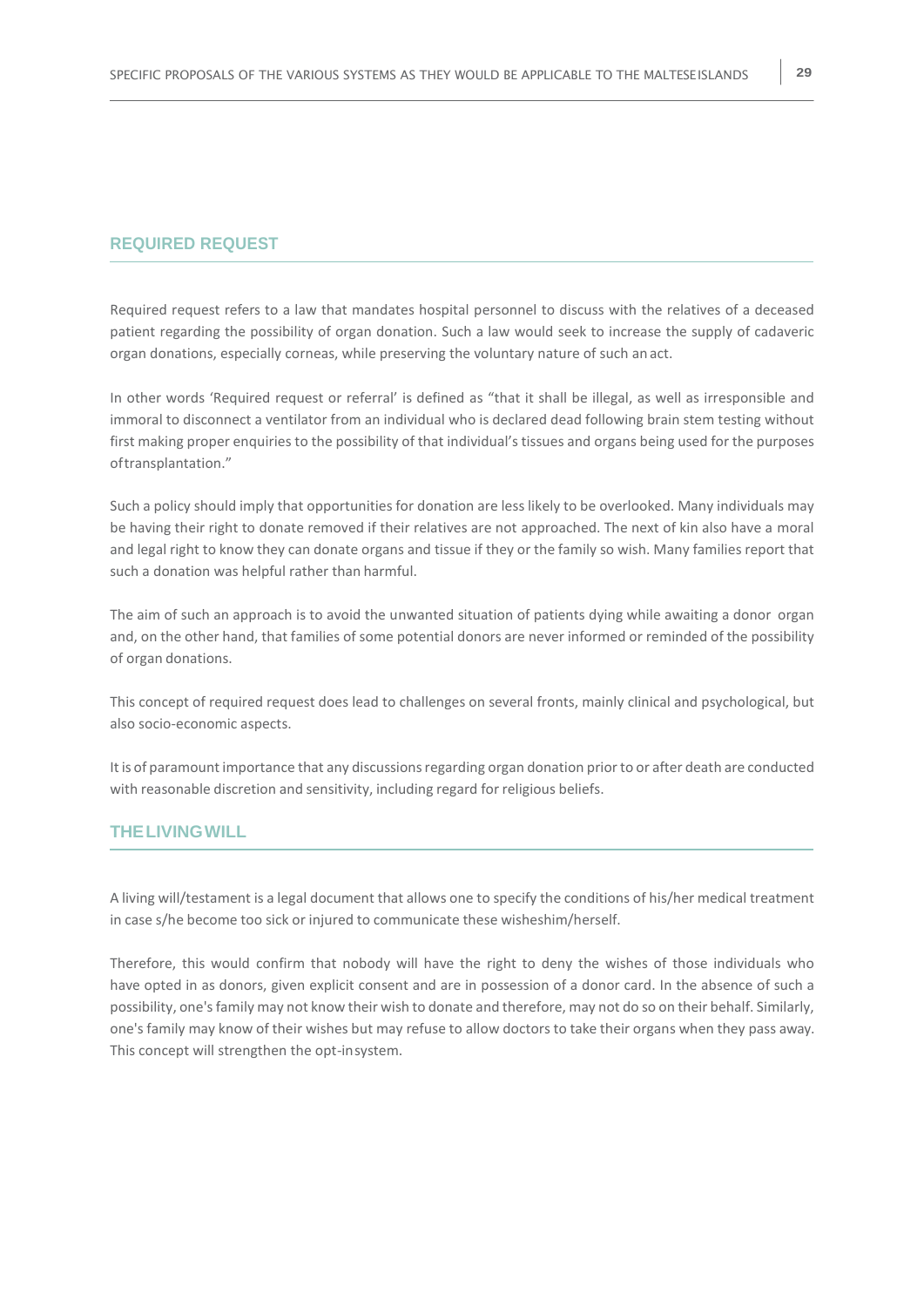#### **CHILDREN UNDER 18 YEARS OF AGE IN RELATION TO ORGAN DONATION IN THE MALTESE ISLANDS**

Organ transplantation offers children in acute or chronic severe organ failure similar opportunities to adults. However, while the number who might benefit is relatively low, significantly fewer cadaveric donors exist for any given child compared with an adult.

Incompatible organ size and relatively low donation rates mean that despite living parental donation and innovations to reduce donated organ size, children die before organs become available. Facing up to the death of a loved one is hard. Having to make a decision about organ donation, unsure what that person would have wanted, can cause extra pain especially to parents of young adults who lose their life. There are people of all ages on the organ transplant waiting list and young people are better suited to receive organs from those close to their age and size.

Under the current soft Opt-in principle of organ donation in the Maltese Islands, and under Maltese law, any person under the age of 18 is considered to be a minor and is automatically excluded from registering for an organ donor card. Conversely, in other countrieslike the UK, parents and guardians can register their children and children can register themselves. There are currently two key laws governing organ donation and transplantation in the UK: The Human Tissue (Scotland) Act 2006 and The Human Tissue Act 2004 (England, Wales and Northern Ireland).

In Scotland any child aged 12 and over, who is able to make their own decisions, can give permission for their organs or tissue to be donated, but children under the age of 12 cannot give permission themselves. For a child under the age of 12, only their parent or guardian can give permission. Children over 12 in Scotland are considered legally competent to registerthemselves.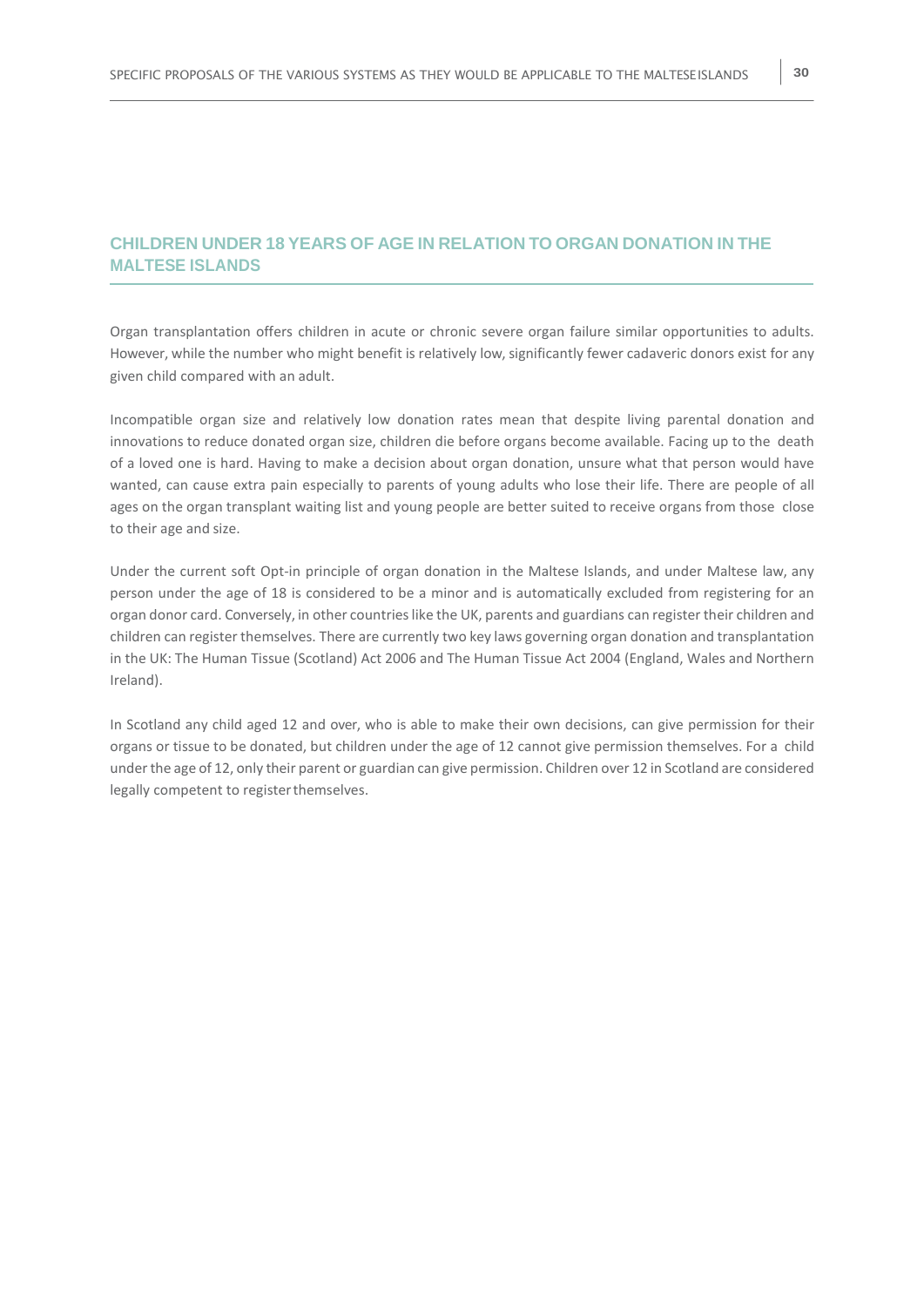- a. In an opt-in system children over 12 years of age who are considered legally competent to register themselves can be given the opportunity to register as an organ donor but only afterextensive education to empower educators, parents and guardians to discuss the issue is provided. In Scotland e-books are also provided on tablets that students use on a daily basis.
- b. In an opt-out system children between 16 years and 18 years of age could be included, but as allother adults, must be given the facility to opt-out.
- c. However, children under the age of 12 are not allowed to register as organ donors even if their parents consent and if a child under 12 years dies, an organ donation will only be possible if there is explicit consent by the parents or legal guardian.

### **CONSENT**

Consent is central to most organ and tissue donation systems. This is because consent is generally seen as the ethical and legal justification for the removal and use of organs and tissues. Opt-out systems are sometimes referred to as a "presumed consent" system of organ and tissue donation. So unless an individual makes an objection to donation, their organs and tissues will be available for donation after their death. Therefore, consent for donation, in the absence of objection, is presumed.

Under the current opt-in system, consent for donation is given when individuals volunteer to become organ and tissue donors by actively registering to become organ donors after their death and will be issued an 'Organ Donor Card' "Expressed consent". However, the relatives are always consulted prior to any form of organ donation.

#### **ABILITY TO UNDERSTAND**

The Mental Health Act, 2012 describes "Mental capacity" as "the patient's ability and competence to make different categories and types of decisions and to be considered responsible for his actions."

This principle will not be altered by the proposed opt-out system for organ and tissue donation. People may have the mental capacity to make decisions about some aspects of their life, but not others. It is recognised that some people may never have the mental capacity to make a particular decision, some may lose the mental capacity to make that decision others their mental, and for capacity may fluctuate.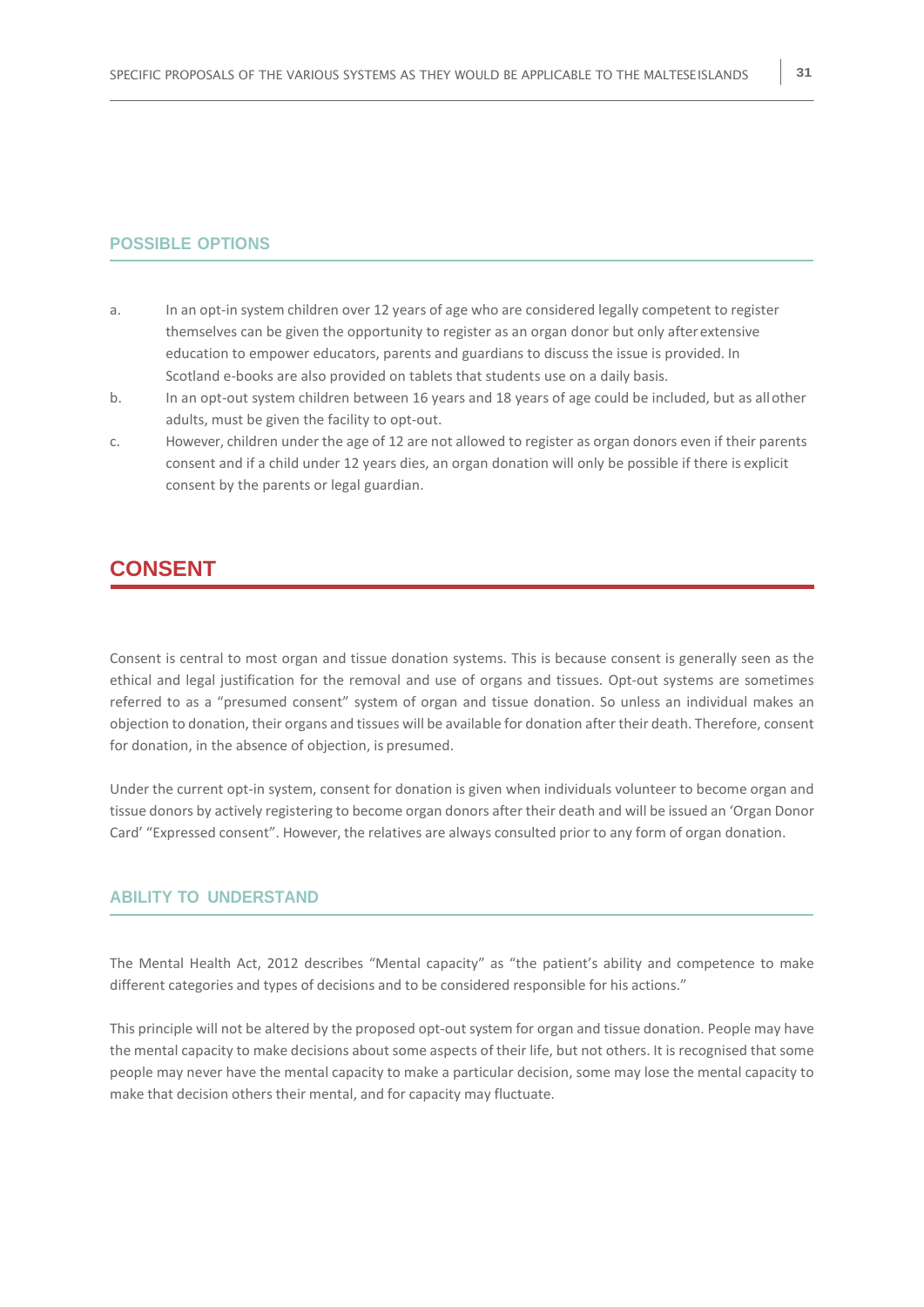# **TIMETABLE**

This White Paper is a consultation document and the Maltese Government is inviting views on the proposals by **20th May 2015.**

Following consideration of the consultation responses, a Bill will be brought forward by the Maltese Government and presented in Parliament. It is currently expected that there would be a lead-in period between the making of the legislation and the new system coming into force. Such a time period will enable the appropriate mechanisms and systems of operation to be established, and for a major public awareness campaign to be rolled out. The lead-in period is likely to be two years.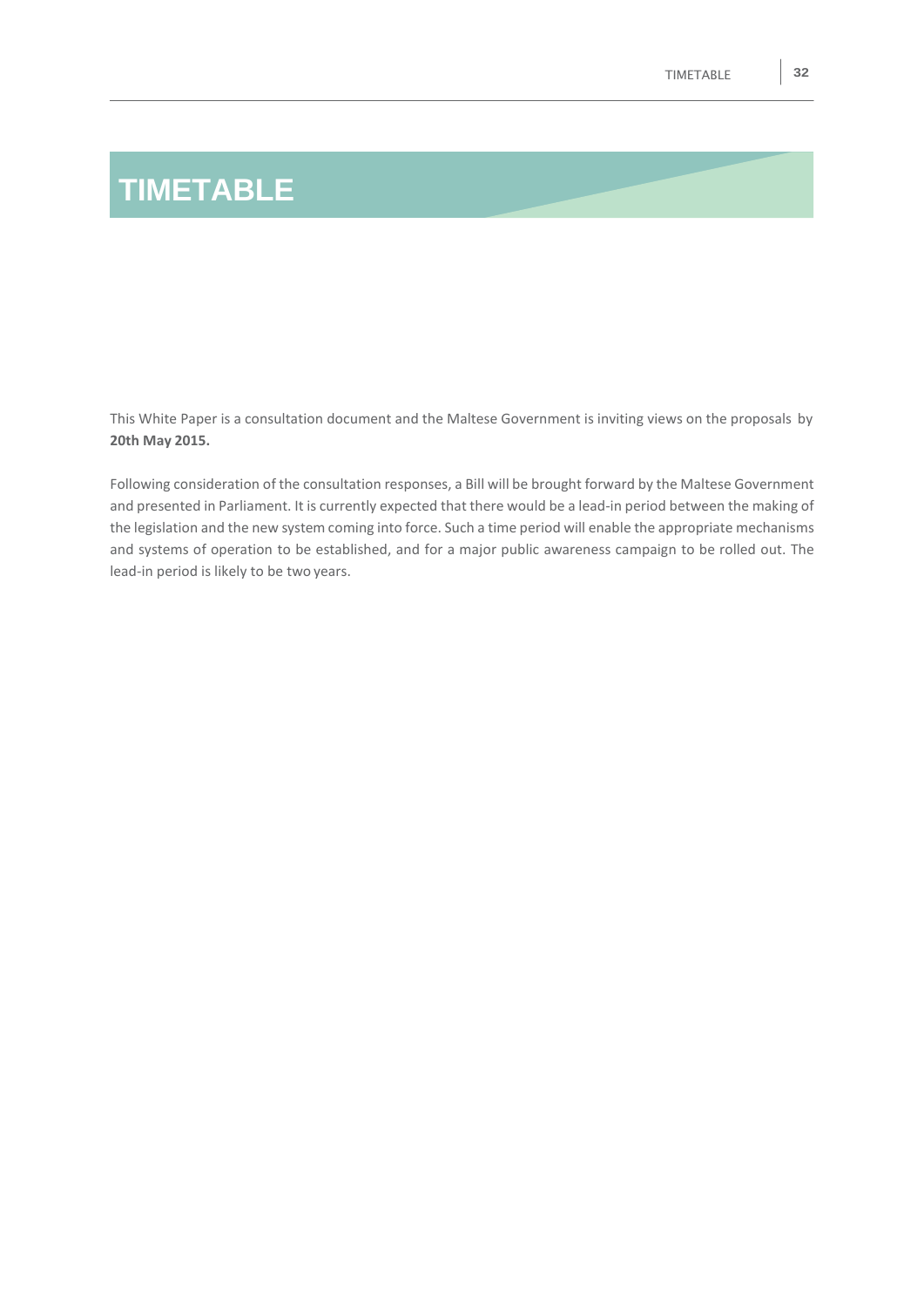## **PUBLIC AWARENESSCAMPAIGN**

This White Paper has set out the need for, and importance of, a major public awareness campaign during the consultation period and prior to a decision towards a legislative framework addressing organ donation in the Maltese Islands.

The Maltese Government will seek views on the proposed legislation through the following means:

- 1. through e-mail[: consultations.meh-health@gov.mt;](mailto:consultations.meh-health@gov.mt)
- 2. through a series of public meetings across the Maltese Islands;
- 3. through extensive television, radio, press and online activities;
- 4. a version in Braille will be available on request;
- 5. The White Paper for consultation will be available both in the English and Maltese languages.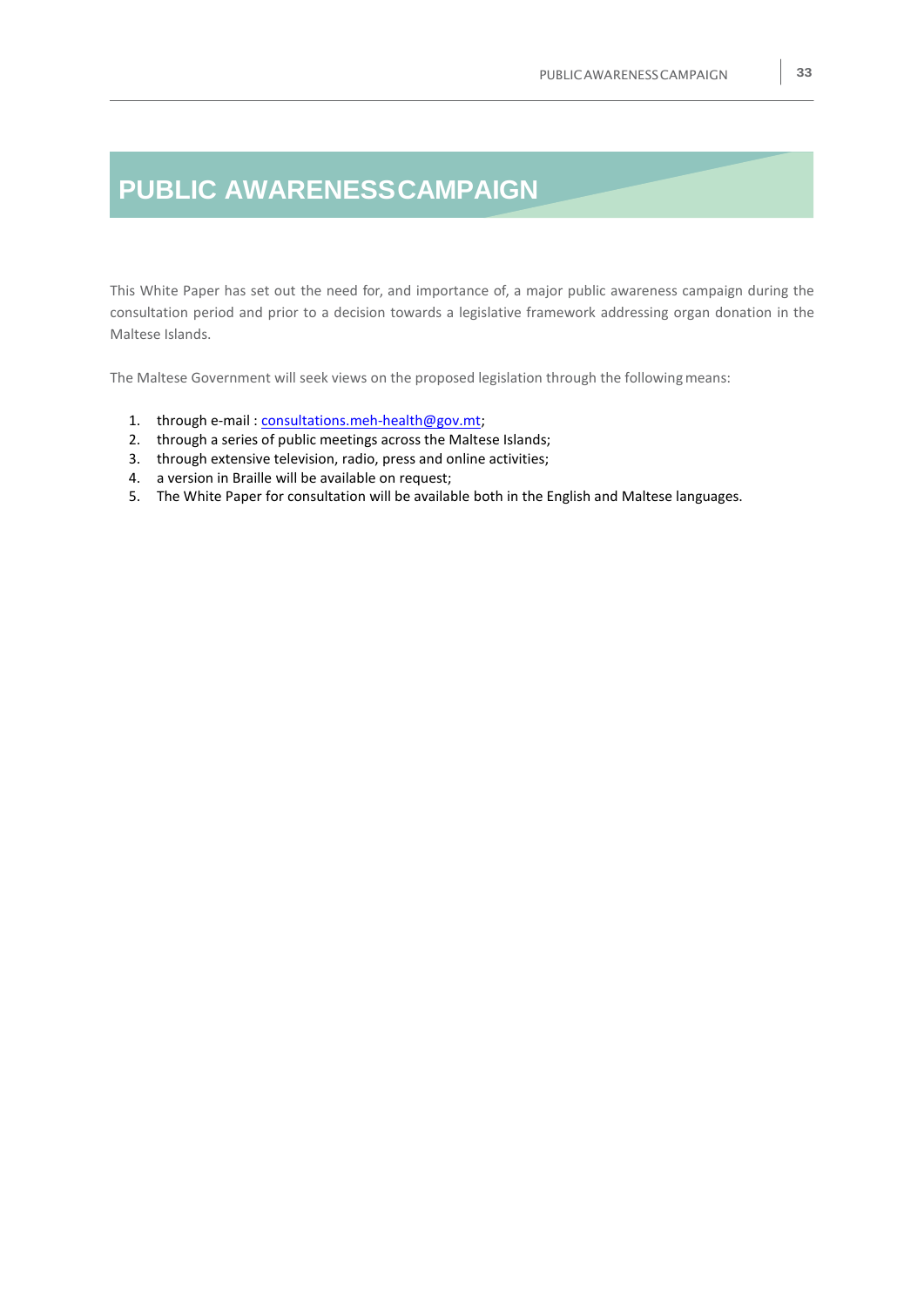## **CONSULTATION QUESTIONS**

As part of the consultation process, the Maltese Government is seeking responses on particular aspects of the different proposals for organ donation legislation presented in this White Paper. However, respondents are invited to provide any additional comments and evidence on the proposals as a whole.

## **QUESTIONS RELATEDTOORGAN DONATIONPROPOSALS**

- 1. Which system of organ donation do you think is most acceptable to the Maltese people, keepingin mind our culture and moral beliefs?
- 2. Do you agree that discussions between clinicians and family in the event of an individual's death will identify and safeguard the decision of the deceased because most probably s/he would have discussed the issue with his/her family?
- 3. Do you agree that the donor card should be given a legal status to safeguard the wishes of the individual after his/her death?
- 4. What is the role of the family in safeguarding the wishes of the deceased?
- 5. This White Paper proposes that 'individuals must have lived in the Maltese Islands for a sufficient period of time before being included within an opt-out system' (should an opt-out systembe adopted). What factors should be taken into account when determining whether an individual 'lives in the Maltese Islands'? What should that period of time be?
- 6. Do you agree that an opt-out system for the Maltese Islands should only apply to persons aged18 years and over? If not, why?
- 7. Do you feel confident that every effort is made to give everyone the opportunity to opt-out if s/he wishes to?
- 8. Do you think that the Maltese people are altruistic and generous enough to opt for an opt-out system by which everyone is considered a donor unless s/he opts out?
- 9. Do you think that there is a greater possibility that an individual will decide whether s/he wantsto donate his/her organs after his/her demise, if an opt-out principle is introduced in the Maltese islands?
- 10. Which option do you think would improve the current situation leading to an increase in organs available for transplantation?
- 11. Do you have any suggestions on how to improve the current system?
- 12. In your opinion, what percentage of the Maltese population would prefer to improve the current system rather than opt for another system?
- 13. Does it bother you to think that when a person dies his/her organs are utilised to save the lives of others?
- 14. Do you believe in the principle that it is a waste to bury organs when in actual fact they can be used to give a life to someone needing an organ transplant?
- 15. Do you agree with the concept that the relatives of a prospective donor have the right to overturn the deceased wishes?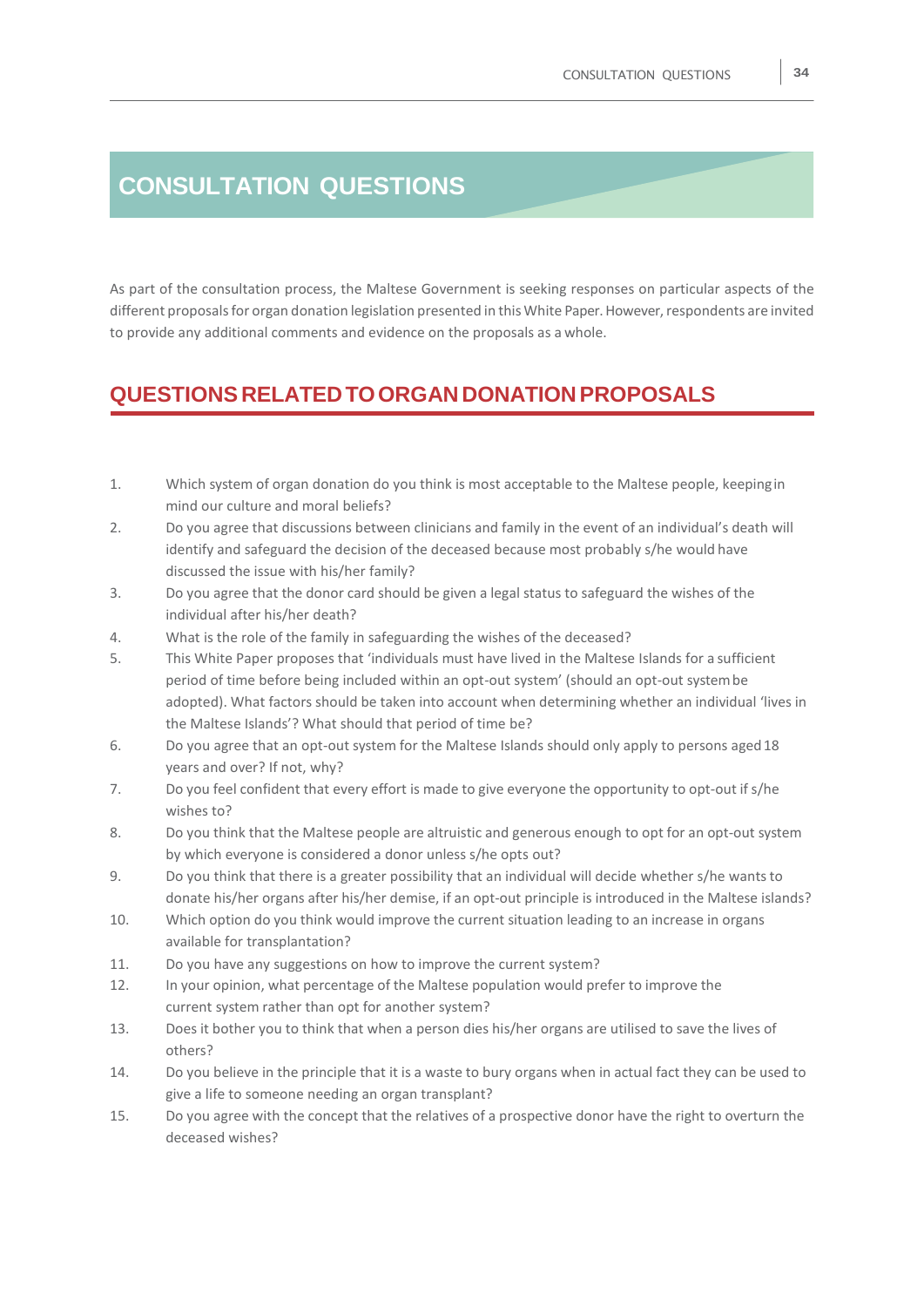- 16. Do you agree that children over the age of 12 should be given the opportunity to register as an organ donor?
- 17. Using an appropriate approach, do you agree that children at an early age should be introduced to and educated on the subject of donating organs after death?
- 18. Do you agree with financial remuneration to live organ donors to cover expenses incurred due to loss of income and related matters? If in the affirmative should this state remunerate the donor, keeping in mind the big expenses saved to cover renal, dialysis, hospital bed days and medical treatment?

The Maltese Government has asked a number of specific questions. If you have any related issues which have not been specifically addressed, please record them in the space below.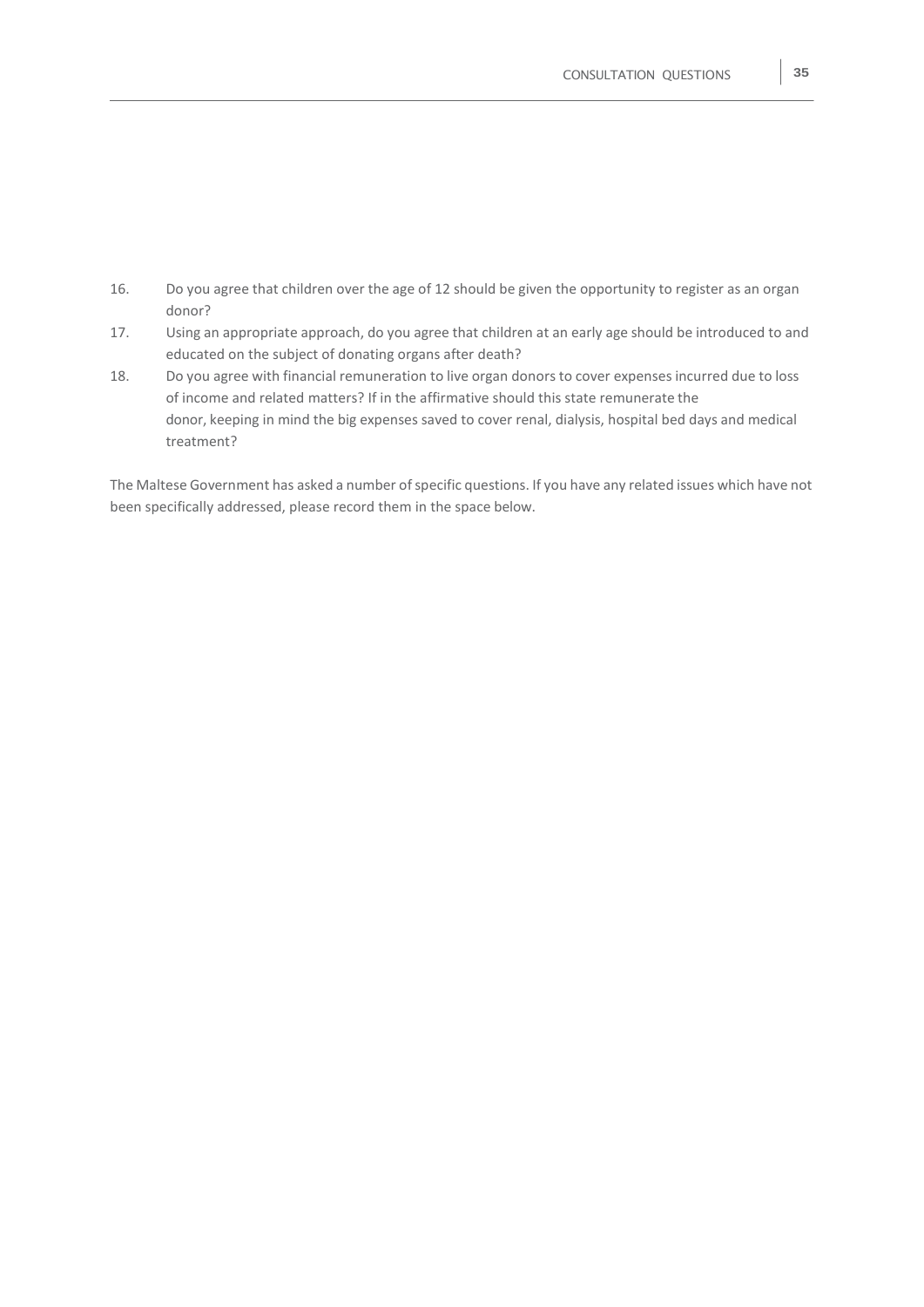# **CONCLUSION**

In Malta, similar to everywhere else in the world, patients die whilst on the waiting list or following removal from the list due to deterioration in their health. While almost all of us would be willing to accept an organ or tissue transplant, only 8 percent of the population in the Maltese Islands are registered and were issued an organ donor card. Research suggests that many more people would like to join the register but have not yet done so. Perhaps creating an environment in which donation is the normal choice will enable more organs and tissues to be available when they are needed the most.

International comparisons illustrate a range of factors which influence organ donation rates and the introduction of an opt-out system is one of those factors. Research suggeststhat organ donation ratesfrom deceased persons increase in countries where an opt-out systemapplies.

It is evident that more needs to be done if the dearth of organs for transplants (an issue not unique to Malta) persists. Malta must improve and regulate the whole area of organ donation by adopting a more proactive approach and by giving the organ donation issue a legal framework it very well deserves.

The opt-out system that is being proposed in this White Paper is one in which the removal and use of organs and tissues is permissible unless the deceased objected during his or her lifetime. Individuals will have a formal mechanism for registering that objection. After death, relatives will be involved in the decision-making process around donation if a soft opt-out system isadopted.

Different cultural attitudes to the disposal of bodies, greater provision of intensive care beds, more proactive donation programmes and the numbers of road deaths, each play their part in the number of organsthat become available for organ donation. However, the single most important factor so far identified is ensuring that the relatives of potential organ donors are always approached, and approached by someone specifically trained for the purpose. Strengthening and improving the system through which families are approached after a death of a relative will definitely have a positive impact towards organ donation.

Spain is recognised as having a higher number of donors than the UK, and it is acknowledged by the director of national transplant organisation in Spain himself that the increase in organ donation during the 1990s could not be attributed to a change in legislation which had remained the same since 1979. The improvements in donor ratesin Spain followed the implementation of a comprehensive national procurement system.

The United States follows **first-person consent**, whereby the recorded wishes of the donor are not allowed to be overridden by anyone, including healthcare providers. Meanwhile, each province in Canada has an anatomical gift act which gives the recorded wishes of the potential donor the same legal protection as an advance directive or living will. Moreover, a national public opinion survey revealed that 80 percent of Canadians did not want their wishes overturned by next of kin.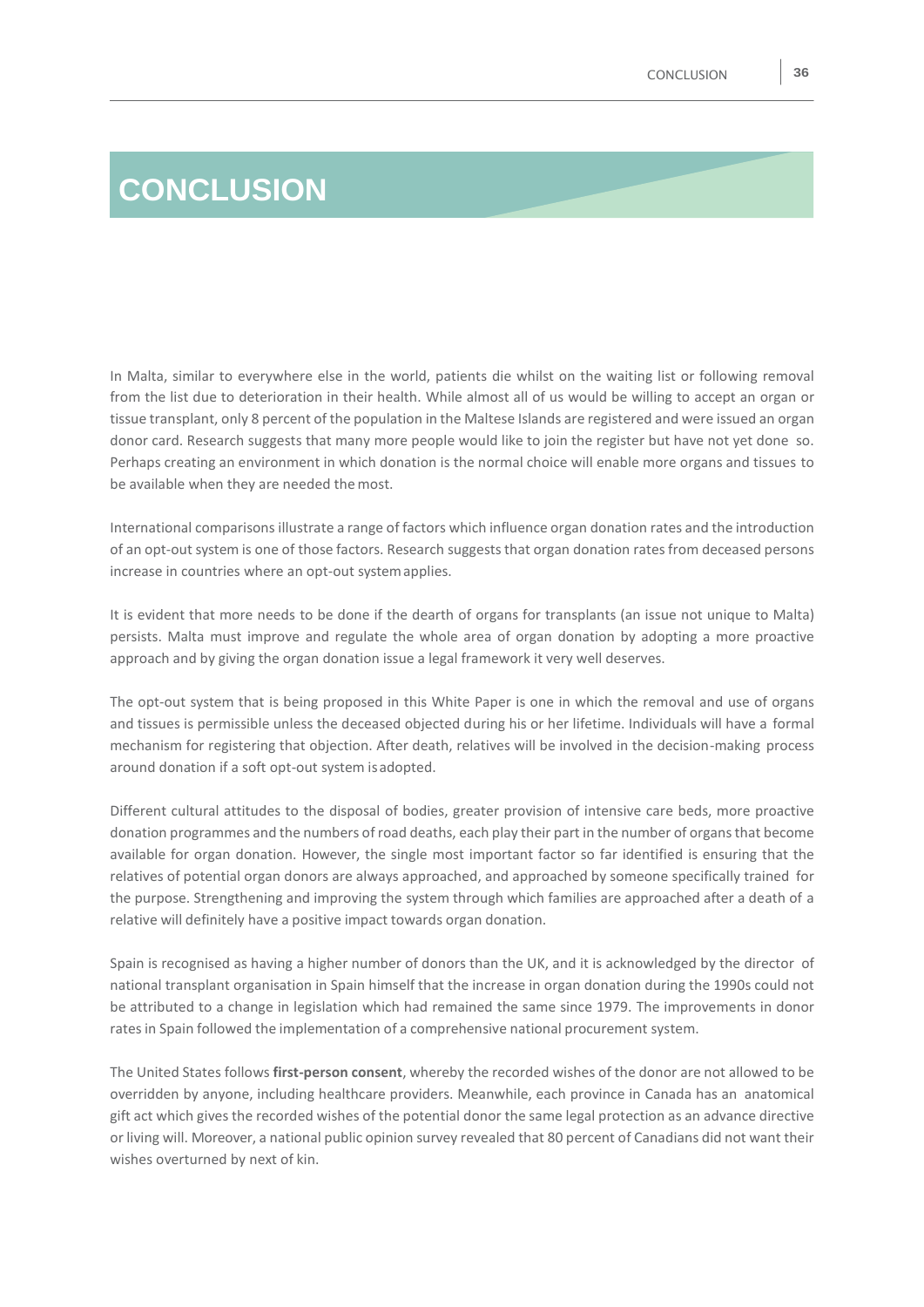Given the complexity of decision making surrounding organ donation consent, it is unlikely that a single piece of legislation alone will be responsible for an increase in organ donation rates. However, it may be a contributory factor. An opt-out system changes the default position to be in line with the wishes of the majority and this may overcome the problem of inertia that limits explicit registration to opt-in, while providing a new opportunity for those who definitely do not wish to donate to record their wishes by opting out. Where legislation is changed, communications campaigns and factors related to the practical implementation of the policy at the ground level will likely be important factors in the legislation's success. Unfortunately the current evidence base provides little information on how these factors can be optimised.